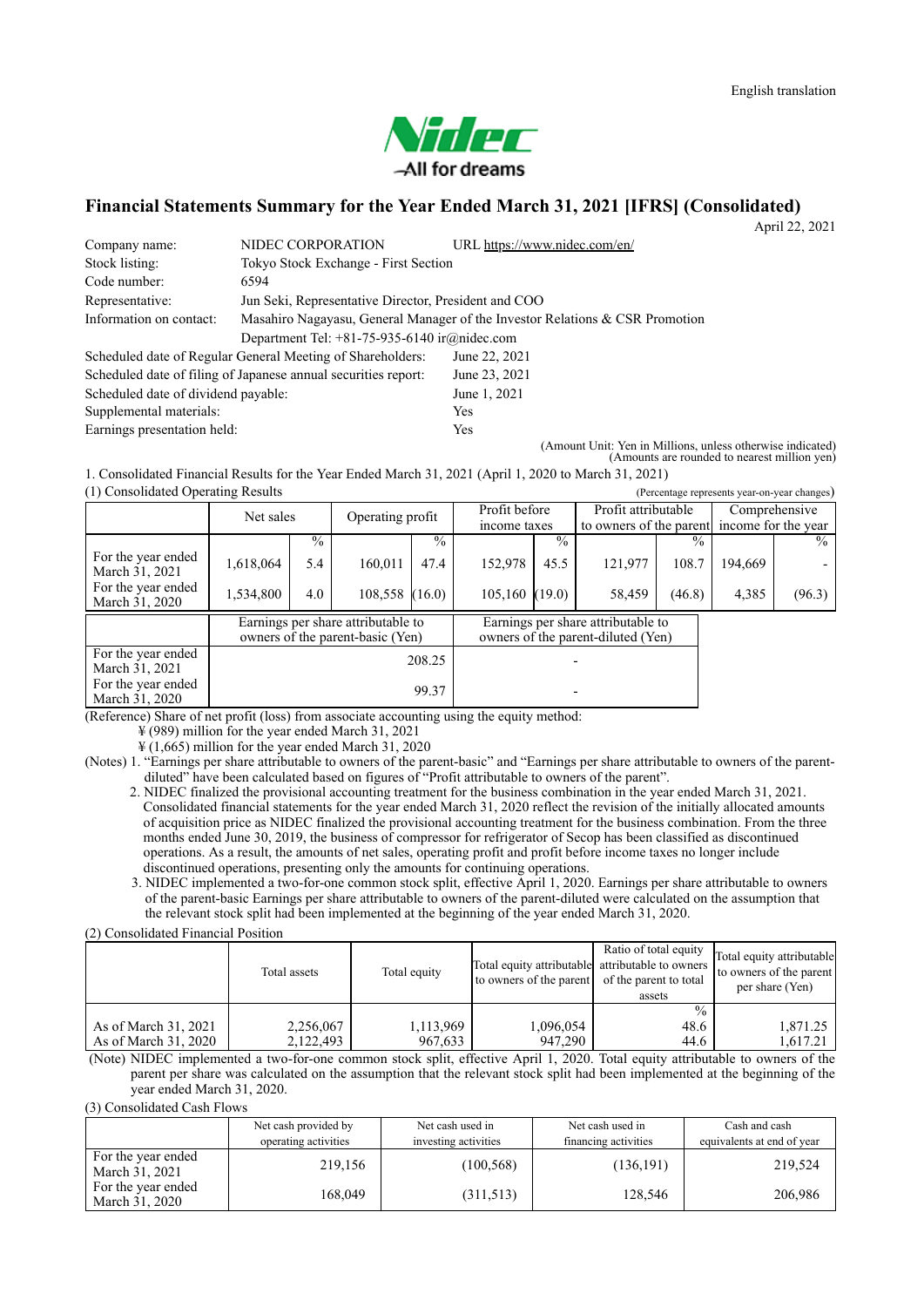2. Dividends

|                                                     | Dividends per share (Yen) |                       |                          |                                |              |                                   |                                                 | Ratio of total dividends to total                                     |  |
|-----------------------------------------------------|---------------------------|-----------------------|--------------------------|--------------------------------|--------------|-----------------------------------|-------------------------------------------------|-----------------------------------------------------------------------|--|
|                                                     | 1st quarter<br>end        | 2nd<br>quarter<br>end | end                      | 3rd quarter Fiscal year<br>end | Total        | Dividends for<br>the year (Total) | Dividend payout ratio<br>(consolidated) $(\% )$ | equity attributable to owners<br>of the parent (consolidated) $(\% )$ |  |
| For the year ended<br>March 31, 2020                |                           | 55.00                 | $\overline{\phantom{a}}$ |                                | 60.00 115.00 | 33,768                            | 57.9                                            | $3.5^{\circ}$                                                         |  |
| For the year ended<br>March 31, 2021                |                           | 30.00                 | $\overline{\phantom{0}}$ | 30.00                          | 60.00        | 35,154                            | 28.8                                            | 3.4                                                                   |  |
| For the year ending<br>March 31, 2022<br>(Forecast) |                           | 30.00                 | $\overline{\phantom{a}}$ | 30.00                          | 60.00        |                                   | 25.1                                            |                                                                       |  |

(Note) NIDEC implemented a two-for-one stock split of our common stock effective April 1, 2020. However, the actual amounts of dividends for the year ended March 31, 2020 have not been retroactively adjusted and are shown on a pre-stock split basis.

3. Forecast of Consolidated Financial Performance for the year ending March 31, 2022 (April 1, 2021 to March 31, 2022)

(Percentage represents year-on-year changes)

|                 | Net sales |               |         | Operating profit |         | Profit before<br>income taxes |         | Profit attributable to owners<br>of the parent | Earnings per share<br>attributable to owners of<br>the parent-basic |
|-----------------|-----------|---------------|---------|------------------|---------|-------------------------------|---------|------------------------------------------------|---------------------------------------------------------------------|
|                 |           | $\frac{0}{0}$ |         | $\frac{0}{0}$    |         | $\frac{0}{0}$                 |         | $\frac{0}{0}$                                  | (Yen)                                                               |
| 2nd Ouarter end | 800,000   | 6.4           | 80,000  | 5.6              | 78,000  | 18.2                          | 60,000  | 23.0                                           | 102.44                                                              |
| Fiscal vear end | .700.000  | 5.1           | 180.000 | 12.5             | 175.000 | 14.4                          | 140.000 | 14.8                                           | 239.02                                                              |

(Note) NIDEC implemented a two-for-one common stock split, effective April 1, 2020. Earnings per share attributable to owners of the parent-basic was calculated on the number of shares issued (excluding treasury stock) after the stock split.

#### **Notes**

resulting in the change in scope of consolidation) :None  $(1)$  Changes in Significant Subsidiaries during This Period (changes in "specified subsidiaries" (tokutei kogaisha)

(2) Changes in Accounting Policies and Changes in Accounting Estimates:

- 1. Changes in accounting policies required by IFRS : None<br>2. Changes in accounting policies due to other reasons : None
- 2. Changes in accounting policies due to other reasons
- 3. Changes in accounting estimates : None

(3) Number of Shares Issued (Ordinary Shares)

1. Number of shares issued at the end of the period (including treasury stock):

As of March 31, 2021: 596,284,468 As of March 31, 2020: 596,284,468

2. Number of treasury stock at the end of the period:

As of March 31, 2021: 10,552,192 As of March 31, 2020: 10,530,534

3. Weighted-average number of shares outstanding during the period:

For the year ended March 31, 2021: 585,733,130 For the year ended March 31, 2020: 588,314,474 (Note) NIDEC implemented a two-for-one common stock split, effective April 1, 2020. Number of shares issued (ordinary shares)

was calculated on the assumption that the relevant stock split had been implemented at the beginning of the year ended March 31, 2020.

For the basis for calculating earnings per share attributable to owners of the parent-basic, please refer to "7. Earnings per share" on page 26.

\*This annual report is not subject to audit procedures by certified public accountants or an auditing firm.

\*Explanation for appropriate use of forecast and other notes

Forward-looking statements, such as forecast of consolidated financial performance, stated in this document are based on information currently possessed by NIDEC or certain assumptions that NIDEC has deemed as rational. NIDEC cannot make any assurances that the contents mentioned in these forward-looking statements will ever materialize. Actual financial performance could be significantly different from NIDEC's expectations as a result of various factors. For the assumptions used and other notes, please refer to "1. Overview of Operating Results, Etc. (3). Business Forecasts" on page 11.

In this document, the terms "we", "us", "our" and "NIDEC" refer to Nidec Corporation and consolidated subsidiaries or, as the context may require, Nidec Corporation on a non-consolidated basis.

NIDEC finalized the provisional accounting treatment for the business combination in the year ended March 31, 2021. Consolidated financial statements for the year ended March 31, 2020 reflect the revision of the initially allocated amounts of acquisition price as NIDEC finalized the provisional accounting treatment for the business combination.

From the three months ended June 30, 2019, the business of compressor for refrigerator of Secop has been classified as discontinued operations. As a result, the amounts of net sales, operating profit and profit before income taxes no longer include discontinued operations, presenting only the amounts for continuing operations. The result for the previous year is also reclassified similarly.

Investor presentation materials relating to our financial results for the year ended March 31, 2021 are expected to be published on our corporate website on April 22, 2021.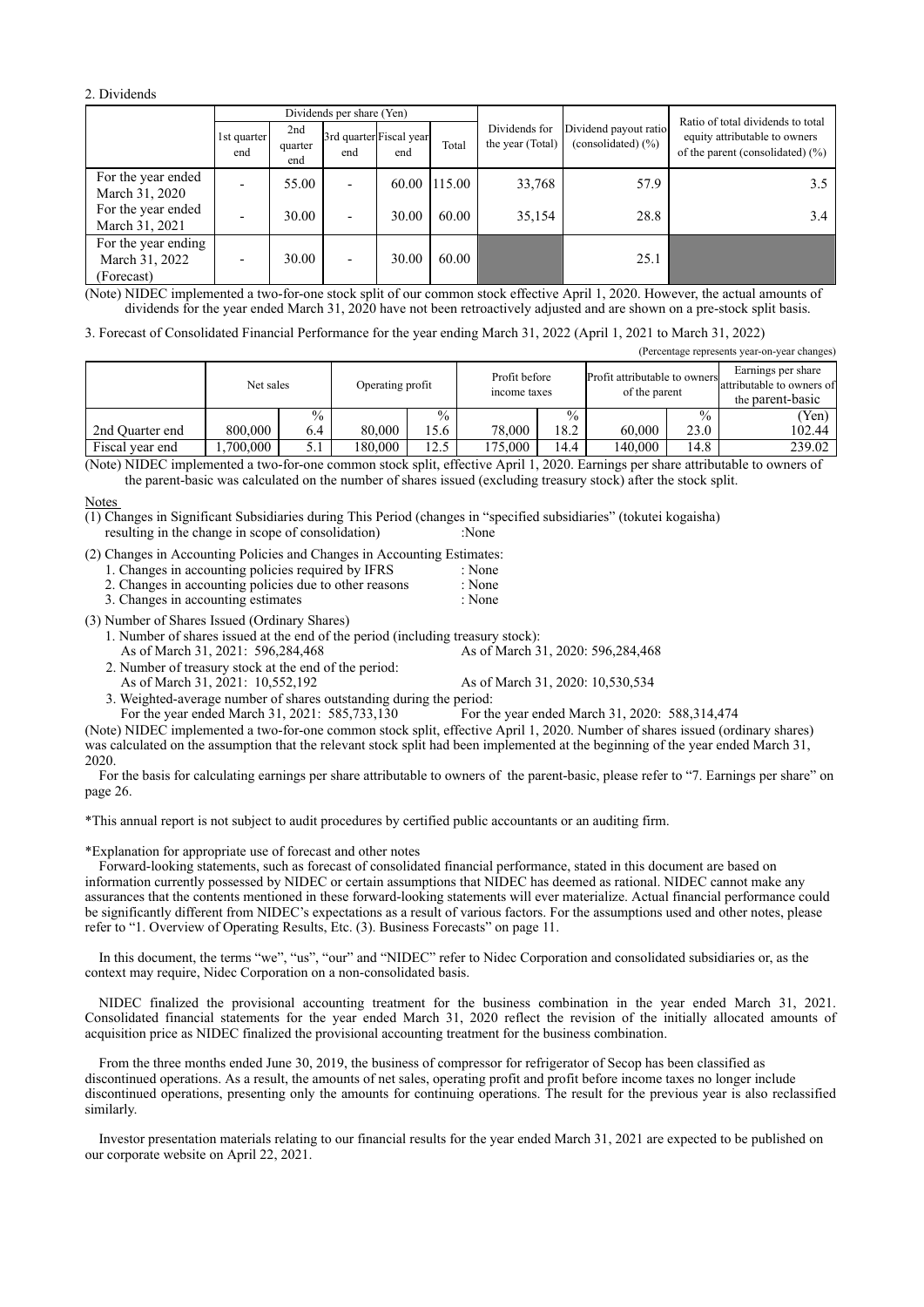## **1. Overview of Operating Results, Etc.**

## **(1) Overview of Operating Results for the Year Ended March 31, 2021**

## **1. Overview of Business Environment for the Year Ended March 31, 2021**

The International Monetary Fund (IMF) estimates that the growth rate of the global economy will settle at -3.3% in calendar year 2020. This growth forecast was 1.1% points higher than the forecast as of October 2020, reflecting stronger economic activity in the second half of the calendar year than expected. Fiscal year 2020 was a period of recovery from the economic slowdown caused by the spread of the COVID-19 in various regions of the world. At present, there are growing expectations for the end of the COVID-19 pandemic through the vaccine rollout becoming widespread and for fiscal stimulus measures in each country. However, the situation remains highly uncertain due to risk factors such as the further spread of COVID-19 and the trend toward the resumption of lockdown of cities due to the emergence of variants, concerns over fiscal pressures in each country, as well as rising raw material prices and the lack of supply of certain components such as semiconductors.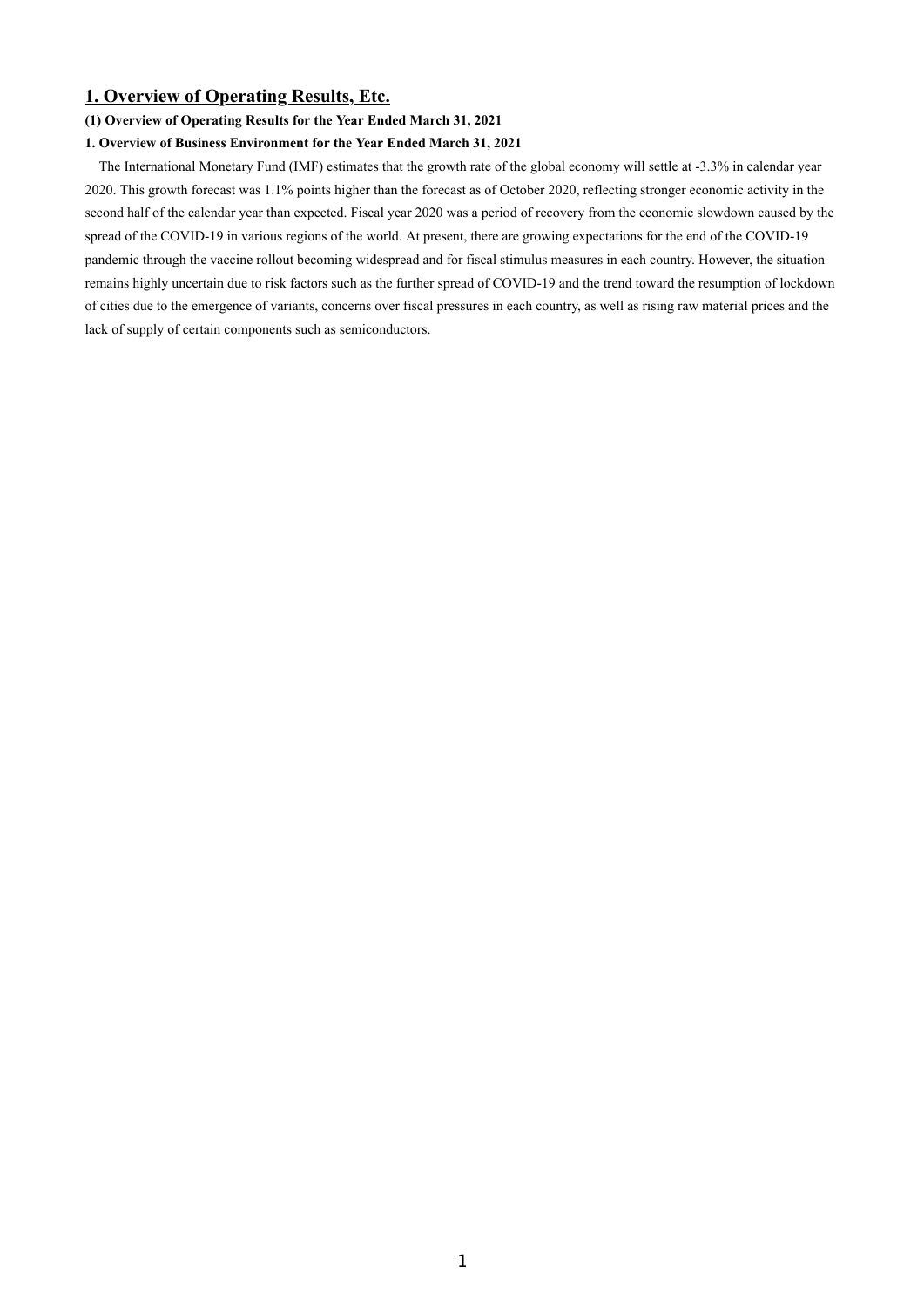#### **2. Consolidated Operating Results**

|                                                |                               |           |             | (Yen in millions) |  |
|------------------------------------------------|-------------------------------|-----------|-------------|-------------------|--|
|                                                | For the years ended March 31, |           | Increase or | Ratio of change   |  |
|                                                | 2020                          | 2021      | decrease    |                   |  |
| Net sales                                      | 1,534,800                     | 1,618,064 | 83,264      | 5.4%              |  |
| Operating profit                               | 108,558                       | 160,011   | 51,453      | 47.4%             |  |
| Operating profit ratio                         | $7.1\%$                       | 9.9%      | -           |                   |  |
| Profit before income taxes                     | 105,160                       | 152,978   | 47,818      | 45.5%             |  |
| Profit for the year from continuing operations | 75,376                        | 122,845   | 47,469      | 63.0%             |  |
| Loss for the year from discontinued operations | (15,707)                      | (228)     | 15,479      |                   |  |
| Profit attributable to owners of the parent    | 58,459                        | 121,977   | 63,518      | 108.7%            |  |

**Consolidated Operating Results for the Year Ended March 31, 2021 ("this fiscal year"), Compared to the Year Ended March 31, 2020 ("the previous fiscal year")**

Consolidated net sales from continuing operations increased 5.4% to ¥1,618,064 million for this fiscal year compared to the previous fiscal year, recording the highest annual net sales by engaging in new demands one after another in the areas of home appliances, IT, game consoles and so on. In addition to the increase in sales by engaging in new demands as mentioned, NIDEC executed manufacturing cost improvement and fixed cost rationalization through WPR4 project. On the other hand, operating profit increased 47.4% to ¥160,011 million for this fiscal year compared to the previous fiscal year, despite the continuous upfront investment cost for the development and launch of products including traction motor system (E-Axle) of which demand is rapidly expanding. Profit before income taxes increased 45.5% to ¥152,978 million and profit for the year from continuing operations increased 63.0% to ¥122,845 million compared to the previous fiscal year.

Profit attributable to owners of the parent increased 108.7% to ¥121,977 million due to significant increase from continuing operations and decrease in net loss from discontinued operations related to the business transfer in the previous fiscal year. The average exchange rate between the Japanese yen and the U.S. dollar for this fiscal year was ¥106.06 to the U.S. dollar, which reflected an approximately 3% appreciation of the Japanese yen against the U.S. dollar, compared to the previous fiscal year. The average exchange rate between the Japanese yen and the Euro for this fiscal year was ¥123.70 to the Euro, which reflected an approximately 2% depreciation of the Japanese yen against the Euro, compared to the previous fiscal year. The fluctuations of the foreign currency exchange rates had a negative effect on net sales by approximately ¥18,800 million and on operating profit by approximately ¥1,800 million for this fiscal year compared to the previous fiscal year.

NIDEC finalized the provisional accounting treatment for the business combination in the year ended March 31, 2021. Consolidated financial statements for the year ended March 31, 2020 reflect the revision of the initially allocated amounts of acquisition price as NIDEC finalized the provisional accounting treatment for the business combination.

From the three months ended June 30, 2019, the business of compressor for refrigerator of Secop has been classified as discontinued operations. As a result, the amounts of net sales, operating profit and profit before income taxes no longer include discontinued operations, presenting only the amounts for continuing operations. The result for the previous year is also reclassified similarly.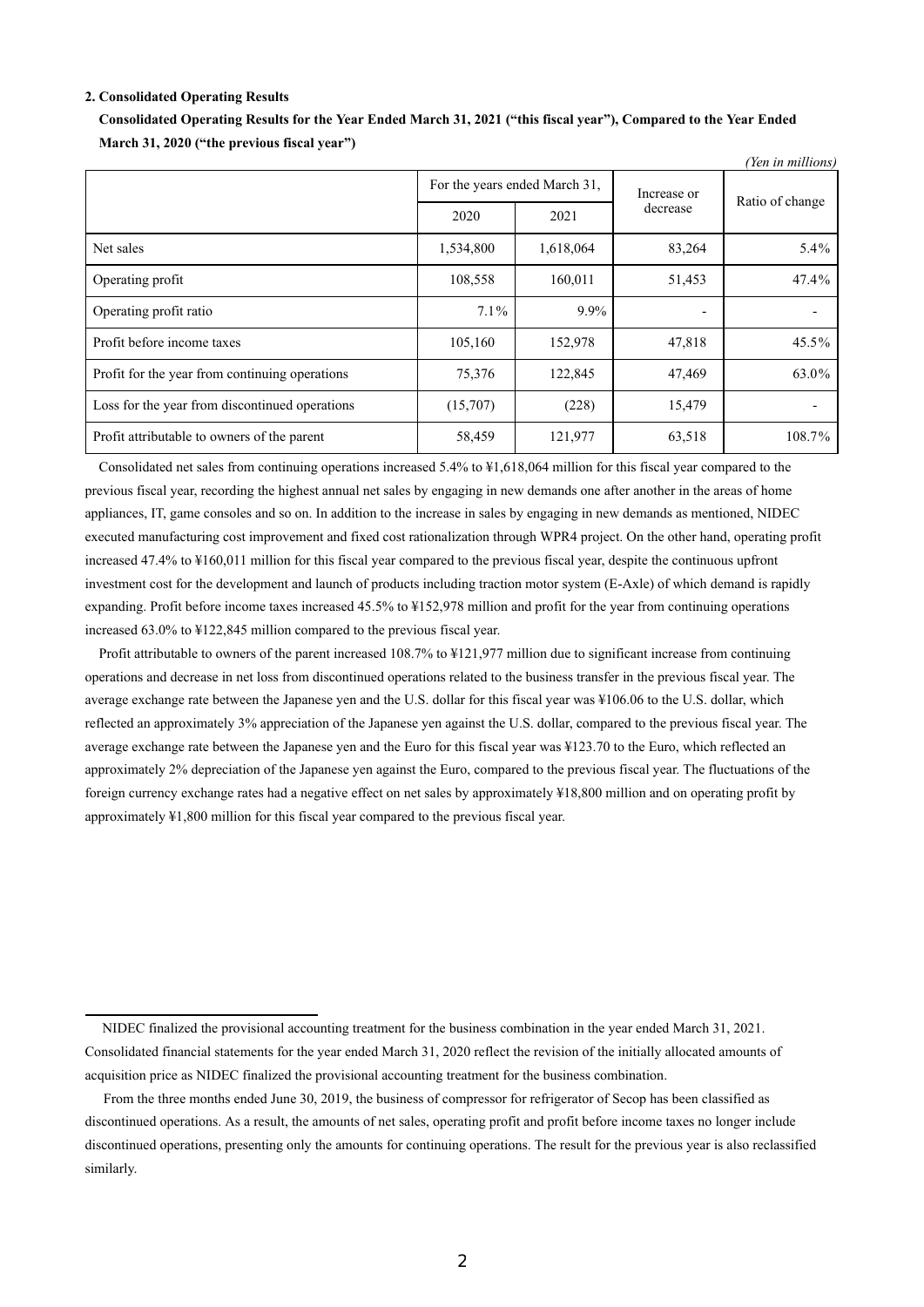#### **Operating Results by Product Category for This Fiscal Year Compared to the Previous Fiscal Year**

#### **Small precision motors**

|                                 |                                            | For the years ended March 31, | Increase or | Ratio of change |           |
|---------------------------------|--------------------------------------------|-------------------------------|-------------|-----------------|-----------|
|                                 |                                            | 2020                          | 2021        | decrease        |           |
| Net sales to external customers |                                            | 424,288                       | 443,598     | 19,310          | $4.6\%$   |
|                                 | Spindle motors for hard disk drives (HDDs) | 157,240                       | 144,029     | (13,211)        | $(8.4)\%$ |
|                                 | Other small precision motors               | 267,048                       | 299,569     | 32,521          | $12.2\%$  |
| Operating profit                |                                            | 45,116                        | 66,923      | 21,807          | 48.3%     |
| Operating profit ratio          |                                            | $10.6\%$                      | $15.1\%$    |                 |           |

 $\alpha$ <sup>*i*</sup> *(III)*  $\alpha$ 

Net sales of this category increased 4.6% to ¥443,598 million for this fiscal year compared to the previous fiscal year. The fluctuations of the foreign currency exchange rates had a negative effect on net sales of this category by approximately ¥5,100 million for this fiscal year compared to the previous fiscal year.

Although the number of units sold of spindle motors for HDDs decreased approximately 22% compared to the previous fiscal year, net sales of spindle motors for HDDs slightly decreased 8.4% to ¥144,029 million for this fiscal year compared to the previous fiscal year due to improvements in product mix and others. On the other hand, net sales of other small precision motors increased 12.2% to ¥299,569 million for this fiscal year compared to the previous fiscal year by engaging in new demands one after another by launching a number of new products such as IT fan motors, high-efficiency motors for home appliance, and thermal solution products for game consoles and other products.

Operating profit of this category increased 48.3% to ¥66,923 million for this fiscal year compared to the previous fiscal year, mainly due to improved product mix of spindle motors for HDDs and increased sales of high value-added new products including IT fan motors in other small precision motors, as well as thorough manufacturing cost improvement and others by in-house production of parts. The fluctuations of the foreign currency exchange rates had a positive effect on operating profit of this category by approximately ¥900 million for this fiscal year compared to the previous fiscal year.

#### **Automotive products**

|                                 |                               |         |             | (Yen in millions) |  |
|---------------------------------|-------------------------------|---------|-------------|-------------------|--|
|                                 | For the years ended March 31, |         | Increase or |                   |  |
|                                 | 2020                          | 2021    | decrease    | Ratio of change   |  |
| Net sales to external customers | 333,241                       | 358,075 | 24,834      | $7.5\%$           |  |
| Operating profit                | 21,196                        | 19,526  | (1,670)     | $(7.9)\%$         |  |
| Operating profit ratio          | $6.4\%$                       | $5.5\%$ |             |                   |  |

Net sales of this category increased 7.5% to ¥358,075 million for this fiscal year compared to the previous fiscal year. This increase was due to rapid recovery of net sales that bottomed out in the three months ended June 30, 2020, and the impact of the acquisition of OMRON Automotive Electronics Co. Ltd. The fluctuations of the foreign currency exchange rates had a negative effect on net sales of this category by approximately ¥100 million for this fiscal year compared to the previous fiscal year.

As a result of improvement of profitability through WPR4 project with our total efforts, operating profit of existing products excluding traction motors recovered rapidly after bottoming out in the three months ended June 30, 2020, and continued to improve to double digits. However, NIDEC continued to record advanced development costs for the traction motor system (E-Axle), which is experiencing rapid growth in demand. Consequently operating profit decreased 7.9% to ¥19,526 million for this fiscal year compared to the previous fiscal year. The fluctuations of the foreign currency exchange rates had a negative effect on operating profit of this category by approximately ¥100 million for this fiscal year compared to the previous fiscal year.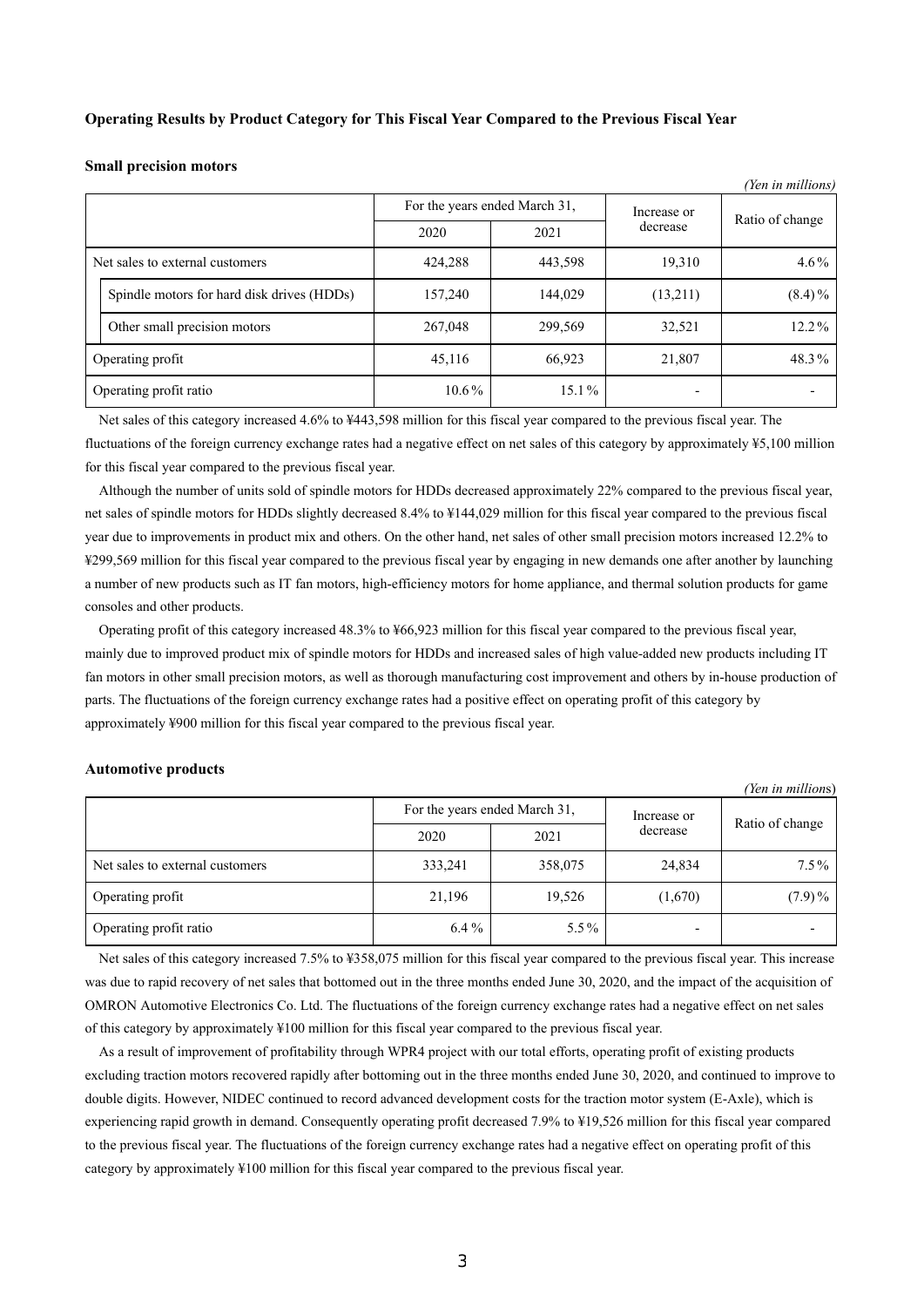## **Appliance, commercial and industrial products**

*(Yen in millions)*

|                                 | For the years ended March 31, |         | Increase or | Ratio of change |  |
|---------------------------------|-------------------------------|---------|-------------|-----------------|--|
|                                 | 2020                          | 2021    | decrease    |                 |  |
| Net sales to external customers | 562,604                       | 601,611 | 39,007      | $6.9\%$         |  |
| Operating profit                | 33,940                        | 53,025  | 19,085      | 56.2%           |  |
| Operating profit ratio          | $6.0\%$                       | 8.8%    |             |                 |  |

Net sales of this category increased 6.9% to ¥601,611 million for this fiscal year compared to the previous fiscal year, primarily due to an increase in sales of motors and gears for transfer robots in the U.S. and Europe, and the impact of the acquisition of Embraco whose sales of compressors for home appliances are increasing significantly. The fluctuations of the foreign currency exchange rates had a negative effect on net sales of this category by approximately ¥11,700 million for this fiscal year compared to the previous fiscal year.

Although NIDEC recorded approximately ¥5,700 million in restructuring costs in Europe and others for this fiscal year, the operating profit improved by 2.8% due to increase in sales and thorough manufacturing cost improvement and others, resulting in an increase of 56.2% to ¥53,025 million for this fiscal year compared to the previous fiscal year. As a result, the operating profit ratio excluding restructuring costs exceeded 10% continuously for 3Q and for 4Q. The fluctuations of the foreign currency exchange rates had a negative effect on operating profit of this category by approximately ¥1,700 million for this fiscal year compared to the previous fiscal year.

#### **Machinery**

*(Yen in millions)* For the years ended March 31, Increase or  $\frac{d}{d}$  decrease Ratio of change 2020 2021 Net sales to external customers 149,740 150,575 835 0.6 % Operating profit 21,738 26,405 4,667 21.5% Operating profit ratio 14.5 % 17.5 %

There was an increase in sales of semiconductor inspection system due to strong demands for 5G. Therefore, net sales of this category increased 0.6% to ¥150,575 million for this fiscal year compared to the previous fiscal year. The fluctuations of the foreign currency exchange rates had a negative effect on net sales of this category by approximately ¥1,100 million for this fiscal year compared to the previous fiscal year.

Operating profit of this category increased 21.5% to ¥26,405 million for this fiscal year compared to the previous fiscal year, due to the effect of an increase in operating profit by engaging in new product demands for 5G and manufacturing cost improvement and fixed cost rationalization. The fluctuations of the foreign currency exchange rates had a negative effect on operating profit of this category by approximately ¥400 million for this fiscal year compared to the previous fiscal year.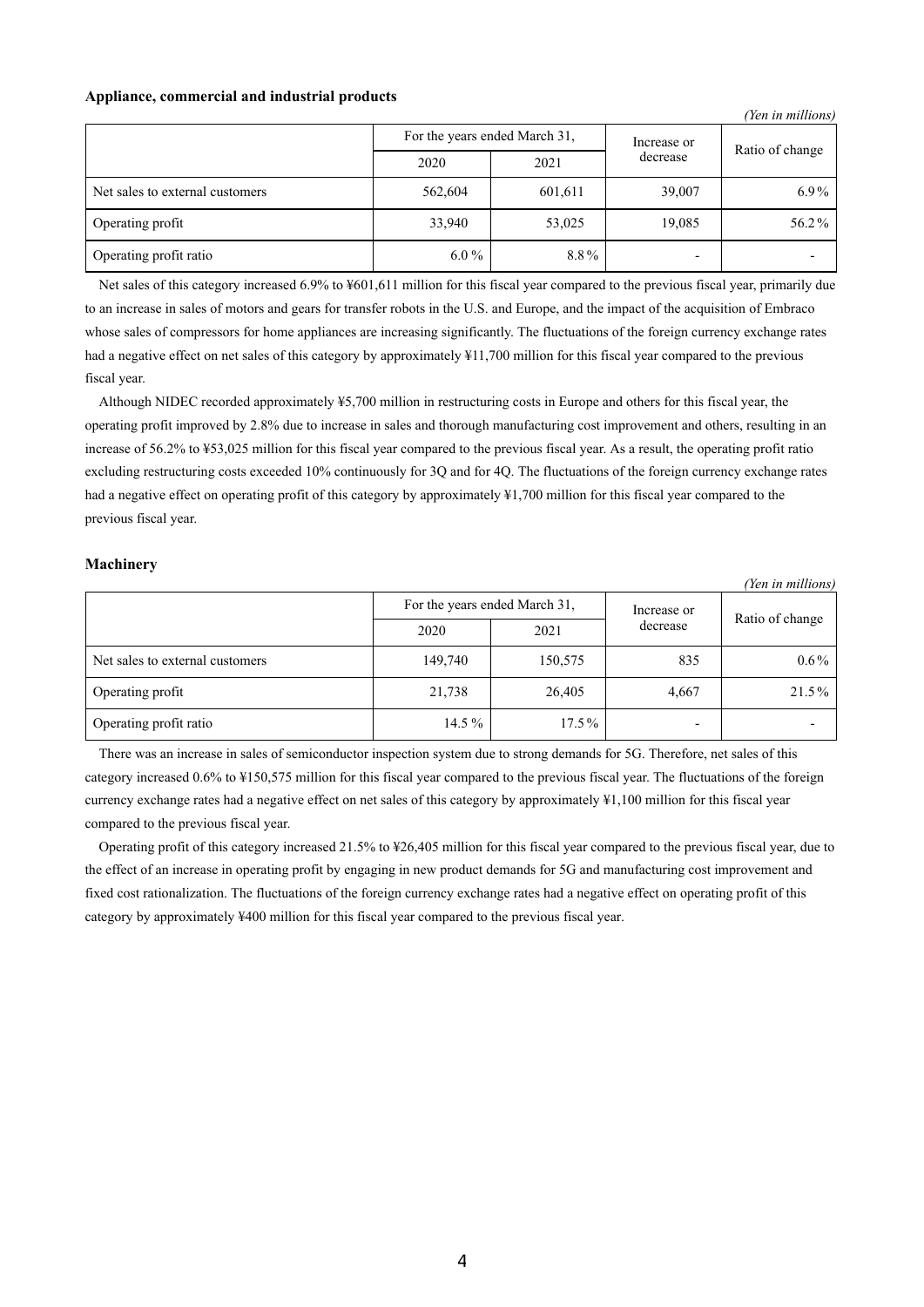## **Electronic and optical components**

|                                 |                               |          |             | (Yen in millions) |
|---------------------------------|-------------------------------|----------|-------------|-------------------|
|                                 | For the years ended March 31, |          | Increase or |                   |
|                                 | 2020                          | 2021     | decrease    | Ratio of change   |
| Net sales to external customers | 60,396                        | 60,824   | 428         | $0.7\%$           |
| Operating profit                | 3,201                         | 6,315    | 3,114       | 97.3%             |
| Operating profit ratio          | 5.3 $%$                       | $10.4\%$ |             |                   |

Net sales of this category increased 0.7% to ¥60,824 million for this fiscal year compared to the previous fiscal year. The fluctuations of the foreign currency exchange rates had a negative effect on net sales of this category by approximately ¥800 million for this fiscal year compared to the previous fiscal year.

Operating profit of this category increased 97.3% to ¥6,315 million for this fiscal year compared to the previous fiscal year, because of the increase in sales due to new product launch and fixed cost rationalization. The fluctuations of the foreign currency exchange rates had a negative effect on operating profit of this category by approximately ¥400 million for this fiscal year compared to the previous fiscal year.

## **Other products**

|                                 |                               |          |             | (Yen in millions) |
|---------------------------------|-------------------------------|----------|-------------|-------------------|
|                                 | For the years ended March 31, |          | Increase or |                   |
|                                 | 2020                          | 2021     | decrease    | Ratio of change   |
| Net sales to external customers | 4,531                         | 3,381    | (1,150)     | $(25.4)\%$        |
| Operating profit                | 612                           | 391      | (221)       | $(36.1)\%$        |
| Operating profit ratio          | $13.5\%$                      | $11.6\%$ | -           |                   |

Net sales of this category decreased 25.4% to ¥3,381 million and operating profit of this category decreased 36.1% to ¥391 million for this fiscal year compared to the previous fiscal year.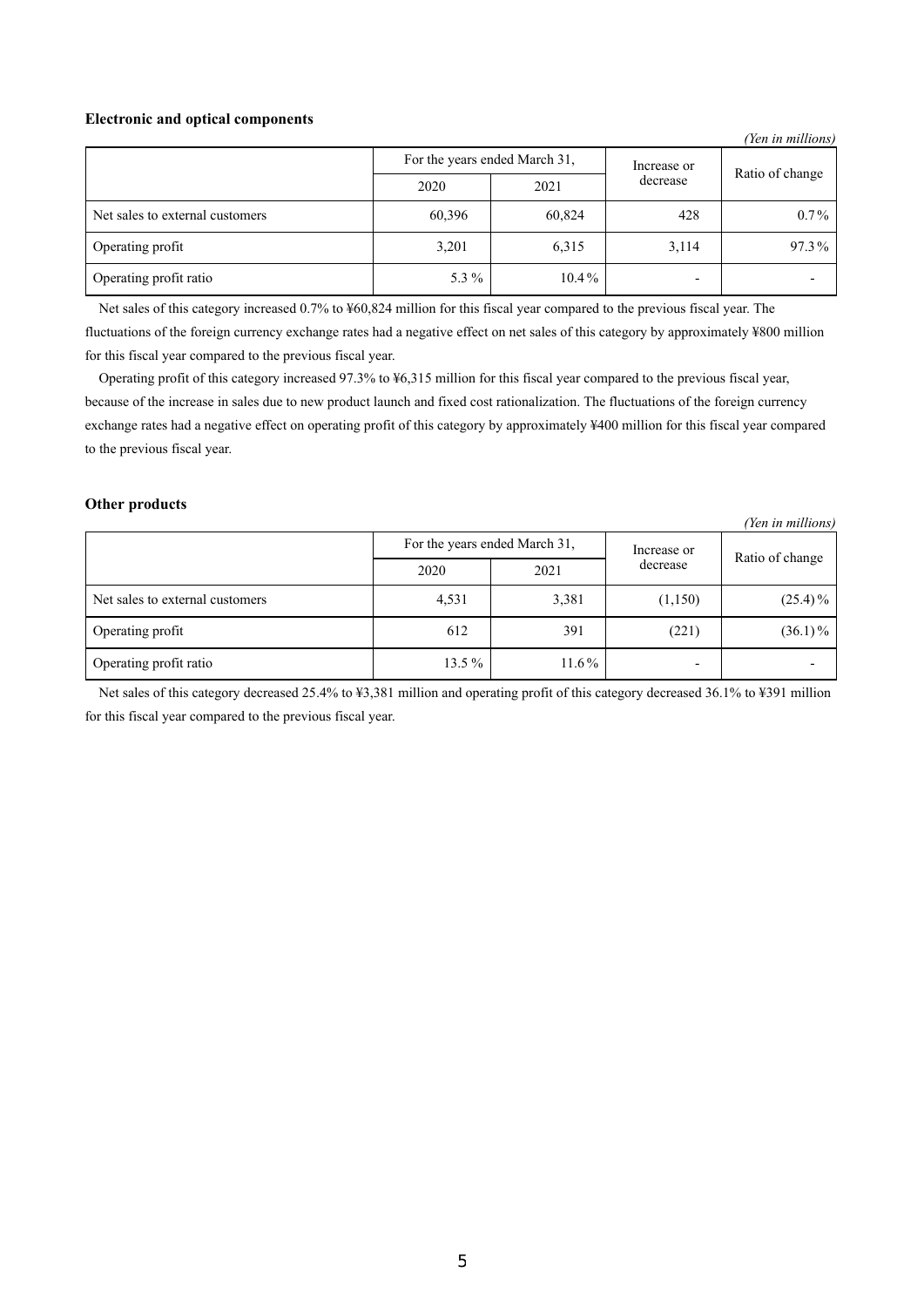## **Consolidated Operating Results for the Three Months Ended March 31, 2021 ("4Q"), Compared to the Previous Three Months Ended December 31, 2020 ("3Q")**

|                                                  |                                           |                |          | (Yen in millions) |
|--------------------------------------------------|-------------------------------------------|----------------|----------|-------------------|
|                                                  | For the three months ended<br>Increase or |                |          |                   |
|                                                  | December 31, 2020                         | March 31, 2021 | decrease | Ratio of change   |
| Net sales                                        | 433,197                                   | 433,073        | (124)    | $(0.03)\%$        |
| Operating profit                                 | 46,355                                    | 44,476         | (1,879)  | $(4.1)\%$         |
| Operating profit ratio                           | 10.7%                                     | $10.3\%$       |          |                   |
| Profit before income taxes                       | 43,335                                    | 43,638         | 303      | $0.7\%$           |
| Profit for the period from continuing operations | 35,082                                    | 38,325         | 3,243    | 9.2%              |
| Loss for the period from discontinued operations | (33)                                      | (96)           | (63)     |                   |
| Profit attributable to owners of the parent      | 34,853                                    | 38,341         | 3,488    | $10.0\%$          |

Consolidated net sales from continuing operations was ¥433,073 million for 4Q compared to 3Q, and remained at the same level as 3Q, the highest record. This was due to an increase in sales of products for home appliances, commercial products, and industrial products such as compressors for home appliances. Operating profit from continuing operations decreased 4.1% to ¥44,476 million.

Profit before income taxes increased 0.7% to ¥43,638 million for 4Q compared to 3Q and profit from continuing operations increased 9.2% to ¥38,325 million for 4Q compared to 3Q.

Profit attributable to owners of the parent increased 10.0% to ¥38,341 million for 4Q compared to 3Q.

The average exchange rate between the Japanese yen and the U.S. dollar for 4Q was ¥105.90 to the U.S. dollar, which reflected an approximately 1% depreciation of the Japanese yen against the U.S. dollar, compared to 3Q. The average exchange rate between the Japanese yen and the Euro for 4Q was ¥127.69 to the Euro, which reflected an approximately 3% depreciation of the Japanese yen against the Euro, compared to 3Q. The fluctuations of the foreign currency exchange rates had a positive effect on net sales by approximately ¥7,400 million and operating profit by approximately ¥1,000 million for 4Q compared to 3Q.

### **Operating Results by Product Category for 4Q Compared to 3Q**

## **Small precision motors**

| (Yen in millions)                          |                            |                |             |                 |
|--------------------------------------------|----------------------------|----------------|-------------|-----------------|
|                                            | For the three months ended |                | Increase or |                 |
|                                            | December 31, 2020          | March 31, 2021 | decrease    | Ratio of change |
| Net sales to external customers            | 116,490                    | 103,646        | (12, 844)   | $(11.0)\%$      |
| Spindle motors for hard disk drives (HDDs) | 32,211                     | 27,612         | (4,599)     | $(14.3)\%$      |
| Other small precision motors               | 84,279                     | 76,034         | (8,245)     | $(9.8)\%$       |
| Operating profit                           | 18,121                     | 15,703         | (2, 418)    | $(13.3)\%$      |
| Operating profit ratio                     | 15.6%                      | 15.2%          |             |                 |

Net sales of this category decreased 11.0% to ¥103,646 million and the impact of foreign currency exchange rates increased sales by approximately ¥2,100 million from 3Q. Net sales of spindle motors for HDDs decreased 14.3% to ¥27,612 million for 4Q compared to 3Q. Net sales of other small precision motors for 4Q decreased 9.8% to ¥76,034 million compared to 3Q.

Operating profit of this category decreased 13.3% to ¥15,703 million for 4Q compared to 3Q. Operating profit ratio recorded 15.2% and remained at the same level as 3Q, due to successful launch of new products with high profit ratio of other small precision motors as well as thorough manufacturing cost improvements and other factors, despite decline of sales of spindle motors for HDDs. The impact of the foreign currency exchange rates increased operating profit by approximately ¥1,300 million from 3Q.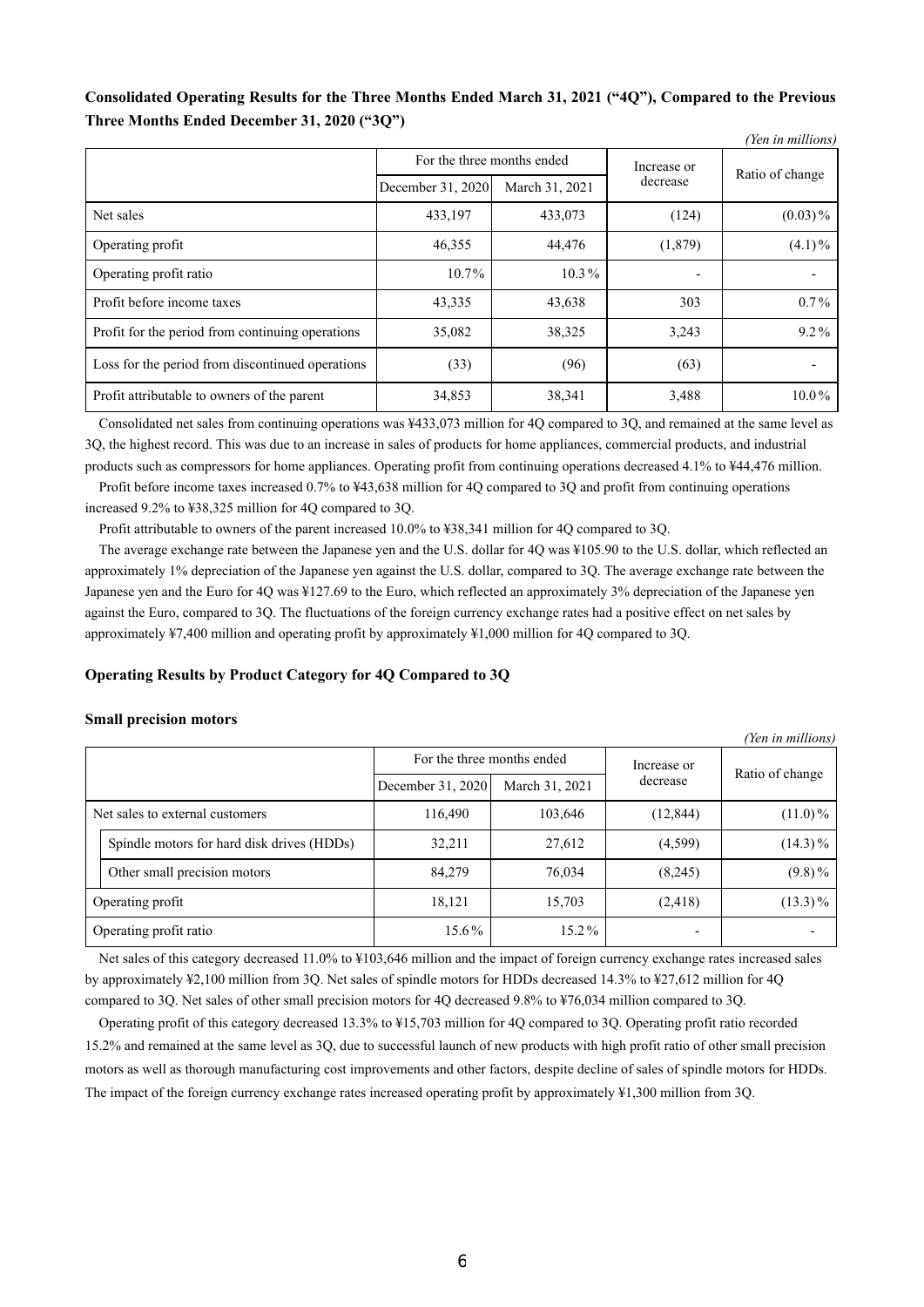#### **Automotive products**

|                                 | For the three months ended |                | Increase or | Ratio of change |
|---------------------------------|----------------------------|----------------|-------------|-----------------|
|                                 | December 31, 2020          | March 31, 2021 | decrease    |                 |
| Net sales to external customers | 106,873                    | 102,067        | (4,806)     | $(4.5)\%$       |
| Operating profit                | 7,677                      | 7,452          | (225)       | $(2.9)\%$       |
| Operating profit ratio          | $7.2\%$                    | $7.3\%$        | -           |                 |

*(Yen in millions)*

*(Yen in millions)*

Net sales of this category decreased 4.5% to ¥102,067 million for 4Q compared to 3Q due to a decrease in sales of control valves and automotive electronics components, and other factors. The fluctuations of the foreign currency exchange rates had a positive effect on net sales of this category by approximately ¥1,900 million for 4Q compared to 3Q.

Operating profit of this category decreased 2.9% to ¥7,452 million for 4Q compared to 3Q mainly due to the lower sales. The fluctuations of the foreign currency exchange rates had a negative effect on operating profit of this category by approximately ¥400 million for 4Q compared to 3Q.

#### **Appliance, commercial and industrial products**

|                                 | For the three months ended |                | Increase or |                 |
|---------------------------------|----------------------------|----------------|-------------|-----------------|
|                                 | December 31, 2020          | March 31, 2021 | decrease    | Ratio of change |
| Net sales to external customers | 155,965                    | 172,312        | 16,347      | $10.5\%$        |
| Operating profit                | 14,198                     | 16,805         | 2,607       | 18.4%           |
| Operating profit ratio          | $9.1\%$                    | $9.8\%$        |             |                 |

Net sales of this category increased 10.5% to ¥172,312 million for 4Q compared to 3Q due to an increase in sales of motors and gears for transfer robots in the U.S. and Europe, and compressors for home appliances. The fluctuations of the foreign currency exchange rates had a positive effect on net sales of this category by approximately ¥2,500 million for 4Q compared to 3Q.

Operating profit of this category increased 18.4% to ¥16,805 million for 4Q compared to 3Q, with the operating profit ratio excluding restructuring costs exceeding two digits in 4Q as well as in 3Q, mainly due to the increase in sales, manufacturing cost improvement and fixed cost rationalization. The fluctuations of the foreign currency exchange rates had a positive effect on operating profit of this category by approximately ¥100 million for 4Q compared to 3Q.

#### **Machinery**

|                                 |                            |                |             | (Yen in millions) |
|---------------------------------|----------------------------|----------------|-------------|-------------------|
|                                 | For the three months ended |                | Increase or |                   |
|                                 | December 31, 2020          | March 31, 2021 | decrease    | Ratio of change   |
| Net sales to external customers | 36,866                     | 39,059         | 2,193       | $5.9\%$           |
| Operating profit                | 7,364                      | 6,712          | (652)       | $(8.9)\%$         |
| Operating profit ratio          | 20.0 %                     | $17.2\%$       |             |                   |

Net sales of this category increased 5.9% to ¥39,059 million for 4Q compared to 3Q mainly due to an increase in sales of semiconductor inspection system due to strong demands for 5G. The fluctuations of the foreign currency exchange rates had a positive effect on net sales of this category by approximately ¥500 million for 4Q compared to 3Q.

Although operating profit increased due to the higher sales, operating profit of this category decreased 8.9% to ¥6,712 million for 4Q compared to 3Q mainly due to increased R&D expenses for new model development. The fluctuations of the foreign currency exchange rates had a negative effect on operating profit of this category by approximately ¥100 million for 4Q compared to 3Q.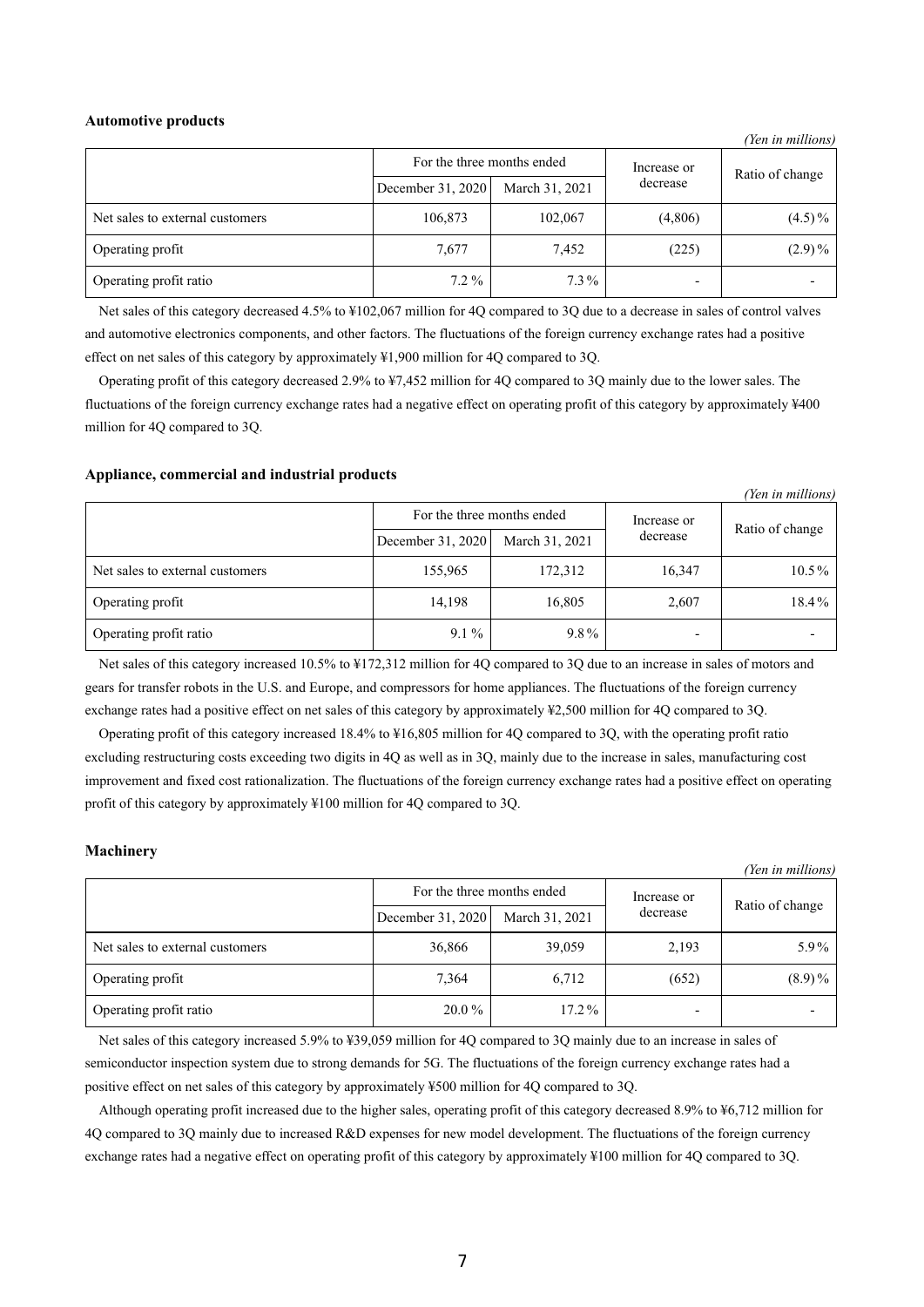## **Electronic and optical components**

|                                 |                            |                |             | (Yen in millions) |
|---------------------------------|----------------------------|----------------|-------------|-------------------|
|                                 | For the three months ended |                | Increase or |                   |
|                                 | December 31, 2020          | March 31, 2021 | decrease    | Ratio of change   |
| Net sales to external customers | 16,074                     | 15,143         | (931)       | $(5.8)\%$         |
| Operating profit                | 1,669                      | 1,329          | (340)       | $(20.4)\%$        |
| Operating profit ratio          | $10.4\%$                   | 8.8%           |             |                   |

Net sales of this category decreased 5.8% to ¥15,143 million and operating profit of this category decreased 20.4% to ¥1,329 million for 4Q compared to 3Q.

## **Other products**

*(Yen in millions)*

|                                 | For the three months ended |                | Increase or |                 |
|---------------------------------|----------------------------|----------------|-------------|-----------------|
|                                 | December 31, 2020          | March 31, 2021 | decrease    | Ratio of change |
| Net sales to external customers | 929                        | 846            | (83)        | $(8.9)\%$       |
| Operating profit                | 57                         | 153            | 96          | 168.4%          |
| Operating profit ratio          | $6.1\%$                    | $18.1\%$       |             |                 |

Net sales of this category decreased 8.9% to ¥846 million and operating profit of this category increased 168.4% to ¥153 million for 4Q compared to 3Q.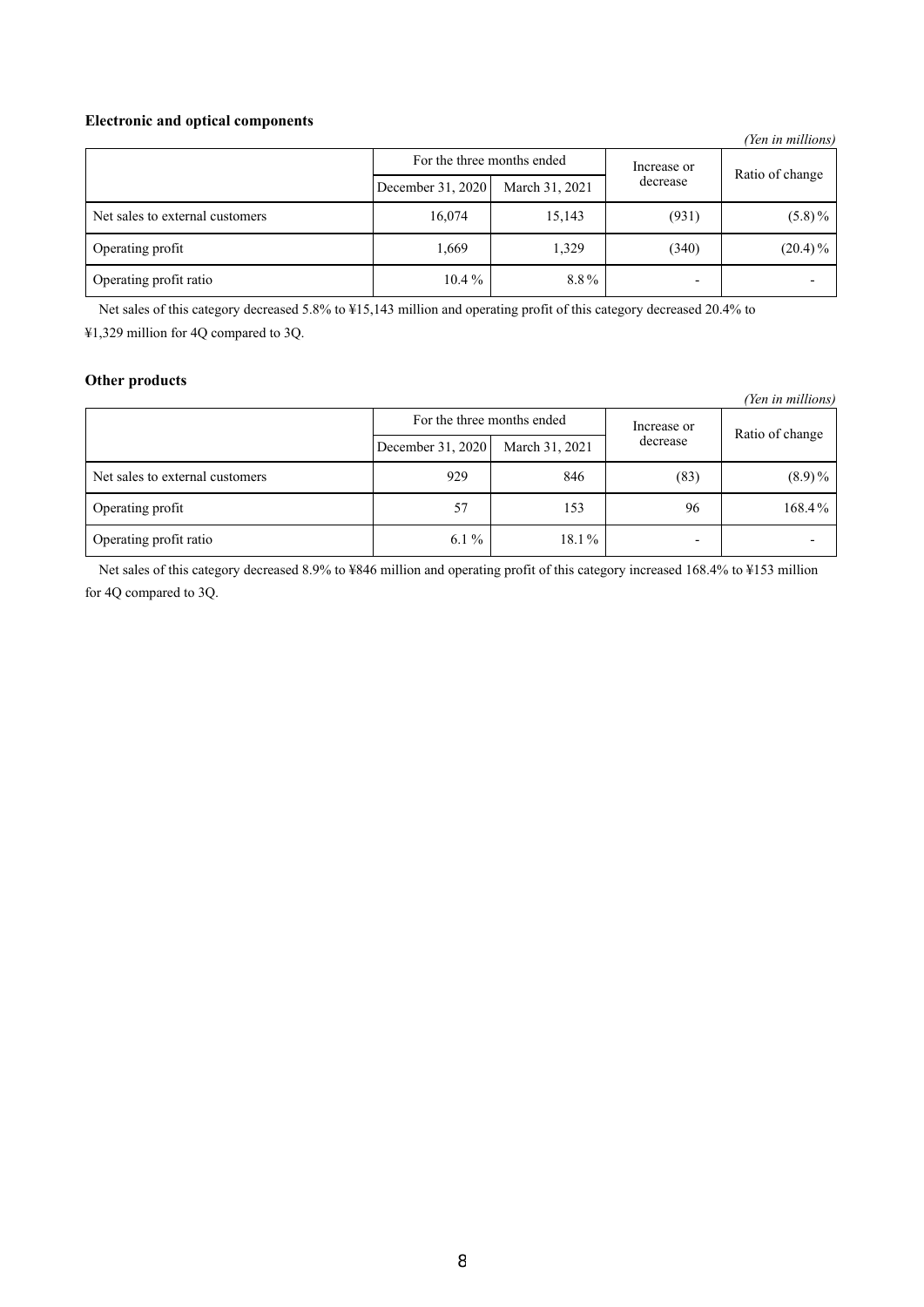## **(2) Financial Position**

|                                                                                         |                         |                         | (Yen in millions)       |
|-----------------------------------------------------------------------------------------|-------------------------|-------------------------|-------------------------|
|                                                                                         | As of March<br>31, 2020 | As of March<br>31, 2021 | Increase or<br>decrease |
| Total assets                                                                            | 2,122,493               | 2,256,067               | 133,574                 |
| Total liabilities                                                                       | 1,154,860               | 1,142,098               | (12,762)                |
| Total equity attributable to owners of the parent                                       | 947,290                 | 1,096,054               | 148,764                 |
| Interest-bearing debt *1                                                                | 599,951                 | 531,473                 | (68, 478)               |
| Net interest-bearing debt *2                                                            | 392,965                 | 311,949                 | (81,016)                |
| Debt ratio $(\%)$ *3                                                                    | 28.3                    | 23.6                    | (4.7)                   |
| Debt to equity ratio ("D/E ratio") (times) *4                                           | 0.63                    | 0.48                    | (0.15)                  |
| Net $D/E$ ratio (times) $*5$                                                            | 0.41                    | 0.28                    | (0.13)                  |
| Ratio of total equity attributable to owners of the parent to<br>total assets $(\%)^*6$ | 44.6                    | 48.6                    | 4.0                     |

(Notes) \*1. Interest-bearing debt: The sum of "short term borrowings", "long term debt due within one year" and "long term debt" on the consolidated statements of financial position

\*2. Net interest-bearing debt: Interest-bearing debt less "cash and cash equivalents"

\*3. Debt ratio: Interest-bearing debt divided by total assets

\*4. D/E ratio: Interest-bearing debt divided by total equity attributable to owners of the parent

\*5. Net D/E ratio: Net interest-bearing debt divided by total equity attributable to owners of the parent

\*6. Ratio of total equity attributable to owners of the parent to total assets: Total equity attributable to owners of the parent divided by total assets

Total assets increased ¥133,574 million to ¥2,256,067 million as of March 31, 2021 compared to March 31, 2020. This was mainly due to increases of ¥46,819 million in trade and other receivables, ¥18,446 million in inventories and ¥29,055 million in property, plant and equipment.

Total liabilities decreased ¥12,762 million to ¥1,142,098 million as of March 31, 2021 compared to March 31, 2020. This was mainly due to a decrease of ¥68,478 million in interest-bearing debt. On the other hand, trade and other payables increased ¥55,114 million. Specifically, short term borrowings decreased ¥85,977 million to ¥30,977 million, long term debt due within one year decreased ¥36,278 million to ¥75,596 million and long term debt increased ¥53,777 million to ¥424,900 million as of March 31, 2021 compared to March 31, 2020.

As a result, net interest-bearing debt decreased to ¥311,949 million as of March 31, 2021 from ¥392,965 million as of March 31, 2020. The debt ratio that includes lease liabilities decreased to 23.6% as of March 31, 2021 from 28.3% as of March 31, 2020. The D/E ratio decreased to 0.48 times as of March 31, 2021 from 0.63 times as of March 31, 2020. The net D/E ratio decreased to 0.28 times as of March 31, 2021 from 0.41 times as of March 31, 2020.

Total equity attributable to owners of the parent increased ¥148,764 million to ¥1,096,054 million as of March 31, 2021 compared to March 31, 2020. Ratio of total equity attributable to owners of the parent to total assets increased to 48.6% as of March 31, 2021 from 44.6% as of March 31, 2020. This was mainly due to increases in retained earnings of ¥92,298 million and other components of equity of ¥66,160 million caused mainly by foreign currency translation adjustments.

NIDEC finalized the provisional accounting treatment for the business combination in the year ended March 31, 2021. Consolidated financial statements for the year ended March 31, 2020 reflect the revision of the initially allocated amounts of acquisition price as NIDEC finalized the provisional accounting treatment for the business combination.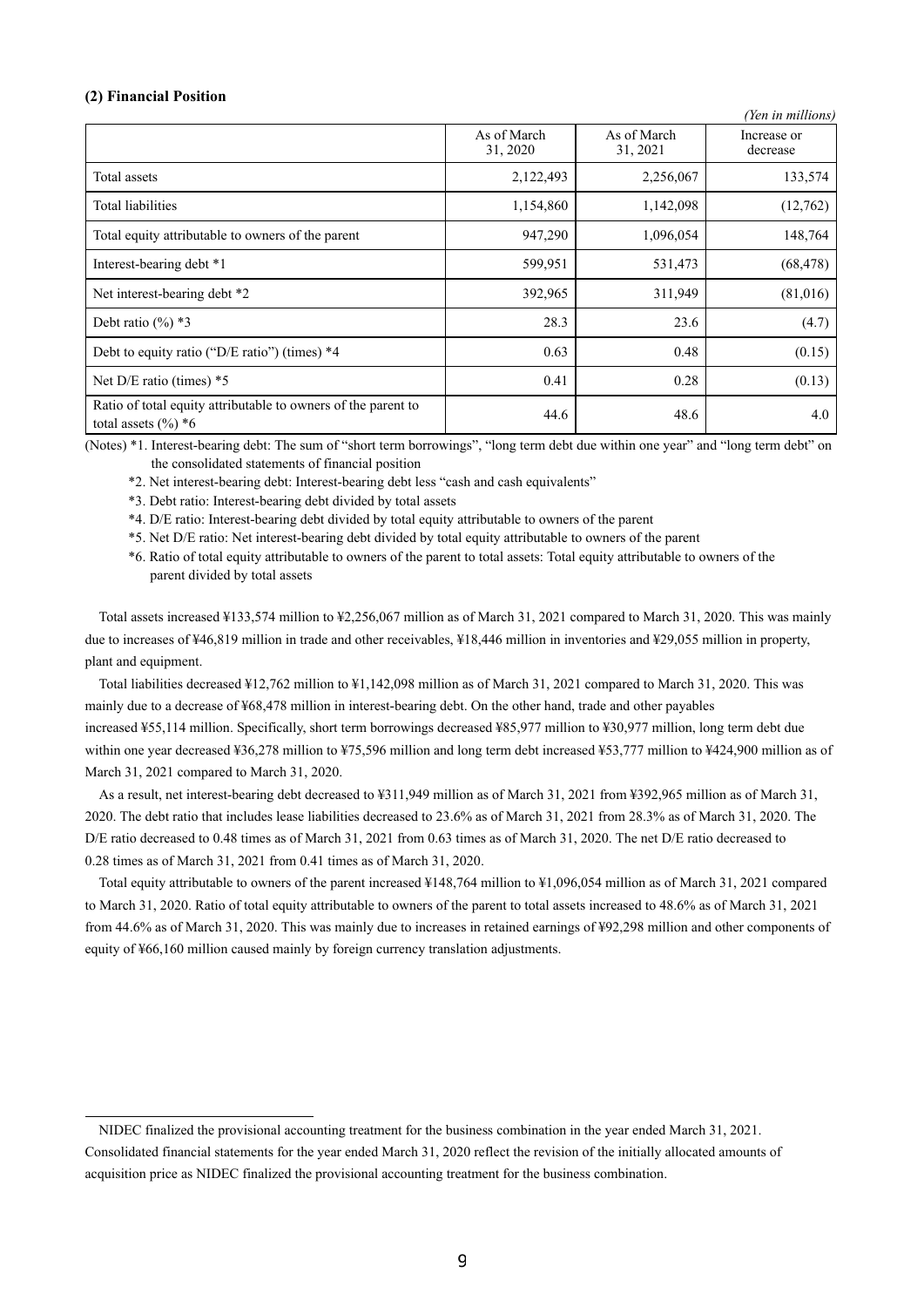## **Overview of Cash Flow**

|                                           |                               |             | (Ten in muttons) |
|-------------------------------------------|-------------------------------|-------------|------------------|
|                                           | For the years ended March 31, | Increase or |                  |
|                                           | 2020                          | 2021        | decrease         |
| Net cash provided by operating activities | 168,049                       | 219,156     | 51,107           |
| Net cash used in investing activities     | (311,513)                     | (100, 568)  | 210,945          |
| Free cash flow *1                         | (143, 464)                    | 118,588     | 262,052          |
| Net cash used in financing activities     | 128,546                       | (136, 191)  | (264, 737)       |

*(Yen in millions)*

(Note) \*1. Free cash flow: The sum of "net cash provided by operating activities" and "net cash used in investing activities".

Cash flows from operating activities for this fiscal year came to a net cash inflow of ¥219,156 million. Compared to the previous fiscal year, the cash inflow from operating activities for this fiscal year increased ¥51,107 million. This increase was mainly due to increases in profit for the year of ¥62,948 million and in accounts payable net changes year on year of ¥92,363 million. On the other hand, there was a decrease in accounts receivable net changes year on year of ¥53,984 million.

Cash flows from investing activities for this fiscal year came to a net cash outflow of ¥100,568 million. Compared to the previous fiscal year, the net cash outflow from investing activities for this fiscal year decreased ¥210,945 million mainly due to a decrease in acquisitions of business, net of cash acquired of ¥169,496 million.

As a result, we had a positive free cash flow of ¥118,588 million for this fiscal year, an increase of ¥262,052 million compared to a negative free cash flow of ¥143,464 million for the previous fiscal year.

Cash flows from financing activities for this fiscal year came to a net cash outflow of ¥136,191 million. Compared to the previous fiscal year, the net cash outflow from financing activities for this fiscal year increased ¥264,737 million mainly due to decreases in short term borrowings net changes year on year of ¥177,624 million and in proceeds from issuance of bonds of ¥85,100 million.

As a result of the foregoing factors and the impact of foreign exchange fluctuations, the balance of cash and cash equivalents as of March 31, 2021 increased ¥12,538 million to ¥219,524 million from March 31, 2020.

#### **Reference:**

|                                                                                       | As of<br>March 31, 2020 | As of<br>March 31, 2021 |
|---------------------------------------------------------------------------------------|-------------------------|-------------------------|
| Ratio of total equity attributable to owners of the parent to total assets $(\%)(*1)$ | 44.6                    | 48.6                    |
| Total market value of NIDEC's shares to total assets $(\frac{6}{6})(\frac{1}{2})$     | 154.7                   | 349.5                   |
| Interest-bearing debt to net cash provided by operating activities (years) $(*3)$     | 3.6                     |                         |
| Interest coverage ratio (times) $(*4)$                                                | 18.6                    | 40.6                    |

(Notes) \*1. Ratio of total equity attributable to owners of the parent to total assets: Total equity attributable to owners of the parent divided by total assets

\*2. Total market value of NIDEC's shares to total assets: Total market value of NIDEC's shares (1) divided by total assets

\*3. Interest-bearing debt to net cash provided by operating activities: Interest-bearing debt (2) divided by net cash provided by operating activities

\*4. Interest coverage ratio: Net cash provided by operating activities divided by interest payments (3)

- (1) Total market value: Closing stock price at fiscal year end (TSE) multiplied by the number of shares issued at fiscal year end (excluding treasury stock)
- (2) Interest-bearing debt: The sum of "short term borrowings", "long term debt due within one year" and "long term debt" on the consolidated statements of financial position
- (3) Interest payments: "Interests paid" on the consolidated statements of cash flows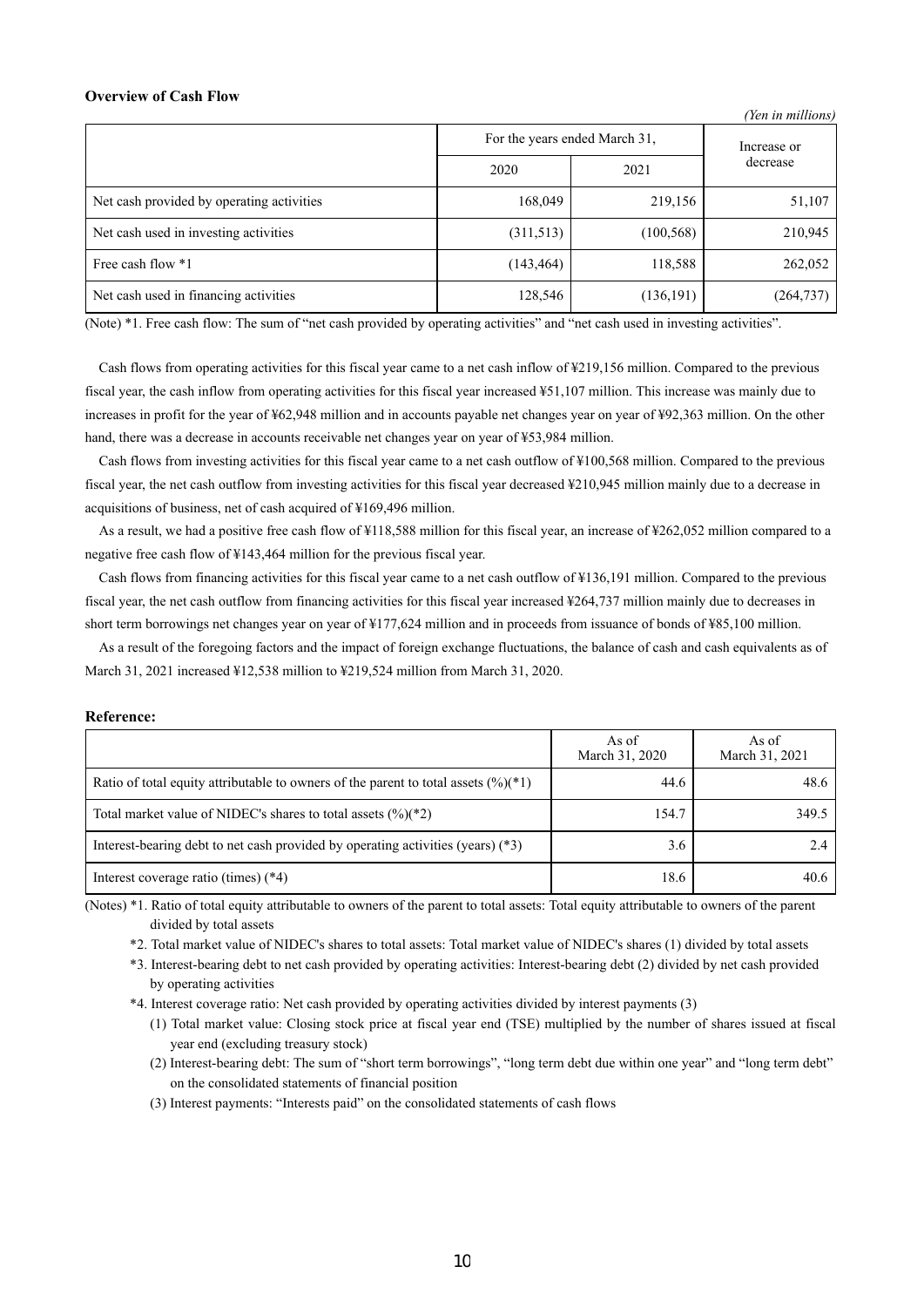## **(3) Business Forecasts**

The International Monetary Fund (IMF) forecasts that the global economy will grow by 6.0% in the 2021 calendar year, 0.8% points higher than the forecast as of October 2020. Although there are growing expectations for the end of the COVID-19 pandemic through the vaccine rollout becoming widespread and for fiscal stimulus measures in each country, the situation is expected to remain unpredictable on account of the further spread of COVID-19 and the trend toward the resumption of lockdown of cities due to the emergence of variants, concerns over fiscal pressures in each country, as well as rising raw material prices and the lack of supply of certain components such as semiconductors and so forth.

The forecasts for the year ending March 31, 2022 described below are prepared based on an assumption that exchange rates are  $USS1 = 4105$  and  $61 = 4117$ .

#### **Forecast of Consolidated Financial Performance for the Year Ending March 31, 2022**

| Net sales                                   | $\text{\#1,700,000}$ million (105.1% compared to the previous fiscal year) |
|---------------------------------------------|----------------------------------------------------------------------------|
| Operating profit                            | $\text{\#180,000}$ million (112.5% compared to the previous fiscal year)   |
| Profit before income taxes                  | $\text{\#175,000}$ million (114.4% compared to the previous fiscal year)   |
| Profit attributable to owners of the parent | $\text{\#140,000}$ million (114.8% compared to the previous fiscal year)   |

#### **Forecast of Consolidated Financial Performance for the Six Months Ending September 30, 2021**

| Net sales                                   | ¥800,000 million (106.4% compared to the same period of the previous fiscal year) |
|---------------------------------------------|-----------------------------------------------------------------------------------|
| Operating profit                            | ¥80,000 million (115.6% compared to the same period of the previous fiscal year)  |
| Profit before income taxes                  | ¥78,000 million (118.2% compared to the same period of the previous fiscal year)  |
| Profit attributable to owners of the parent | ¥60,000 million (123.0% compared to the same period of the previous fiscal year)  |

(Notes) 1. Consolidated performance is based on IFRS.

2. The calculations for the conversion of Asian currencies into Japanese yen also used the exchange rates,  $USS1 = 4105$  and  $€1 = ¥117.$ 

#### **Cautionary Note Regarding Forward-Looking Statements**

Forward-looking statements, such as forecast of consolidated financial performance, stated in this document are based on information currently possessed by NIDEC or certain assumptions that NIDEC has deemed as rational. NIDEC cannot make any assurances that the contents mentioned in these forward-looking statements will ever materialize. Actual financial performance could be significantly different from NIDEC's expectations as a result of various factors.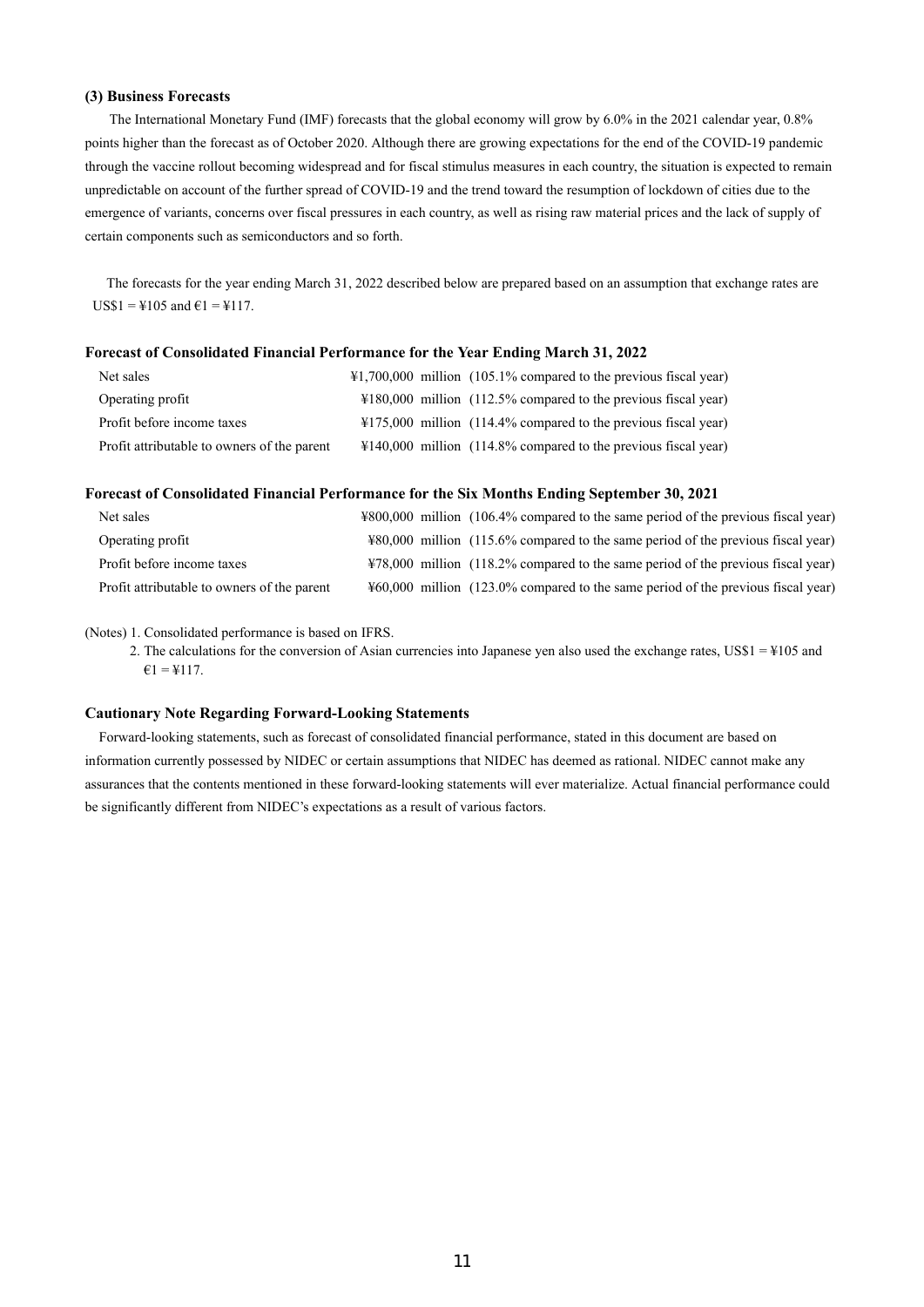#### **(4) Basic Policy on Profit Distribution and Dividends for This Fiscal Year and the Next Fiscal Year**

From the standpoint of upholding shareholder-oriented management, we strive to make the efforts mandated by our shareholders; namely, we strive to present a vision for the future that is reflective of our constant and vigilant attention to the changing times with contributing to the Earth by producing the highest quality motors in the world as a global company that grows sustainably for the next 100 years and beyond. Fundamental to this stance of ours is our untiring and enduring commitment to growth. In our policy on profit distribution as well, we place importance on maintaining stable dividends, targeting a dividend payout ratio to around 30% of our consolidated profit for the year, and strive to improve dividends while keeping them commensurate with consolidated profit for the year.

At the same time, we work to improve revenues by utilizing internal reserves to further strengthen our operational structure and invest in business expansion.

#### 1. Dividends for this fiscal year: Year-end dividend of ¥30 per share and annual dividend of ¥60 per share

The dividends for the year ended March 31, 2021 comprises, in addition to the interim dividend of ¥30 per share already paid, the scheduled year-end dividend of ¥30 per share. As a result, annual dividends are ¥60 per share, which makes the dividend payout ratio for this fiscal year, which is obtained by dividing total dividends for the year by profit for the year attributable to owners of the parent, 28.8%.

2. Dividends for the next fiscal year: Forecasted full-year dividend of ¥60 (an interim dividend of ¥30 per share and a year-end dividend of ¥30 per share)

Our current dividend forecast for the year ending March 31, 2022 is an annual dividend of ¥60 per share, comprising an interim dividend of ¥30 per share and a year-end dividend of ¥30 per share. Based on current forecasts, the dividend payout ratio for the fiscal year ending March 31, 2022, which is obtained as described above, is 25.1%.

## **2. Management Policies, Business Environment, and Challenges**

## **(1) Basic Management Policies**

Upon celebrating the 50th anniversary of our founding, NIDEC established the "New Corporate Philosophies" with a view of growing sustainably for the next 100 years and beyond. The "New Corporate Philosophies" is based on NIDEC's policy. While continuing the values, code of conduct, and action guidelines that have been the source of NIDEC's 50-year growth, the "New Corporate Philosophies" clearly defines the purpose of NIDEC's growth and the significance of its existence as the "Mission". In addition to adhering to the No. 1 position, NIDEC established the "Vision" for a corporate group with a solution that contributes to the conservation of the global environment and the enrichment of the lives of people all over the world through the activities of NIDEC.

The "Mission" and "Vision" are as follows:

#### "Mission":

We contribute to the Earth by producing the highest quality motors in the world.

(All Nidec employees work to the very best of their ability to send motors into the world. It is with these motors and other products we make that we solve various issues such as the conservation of the global environment, and contribute to making better lives for people all over the world.)

#### "Vision":

- Nidec is a global company that grows sustainably for the next 100 years and beyond.
- Nidec is the world's leading solution-providing business group that solves numerous problems for the people in the world.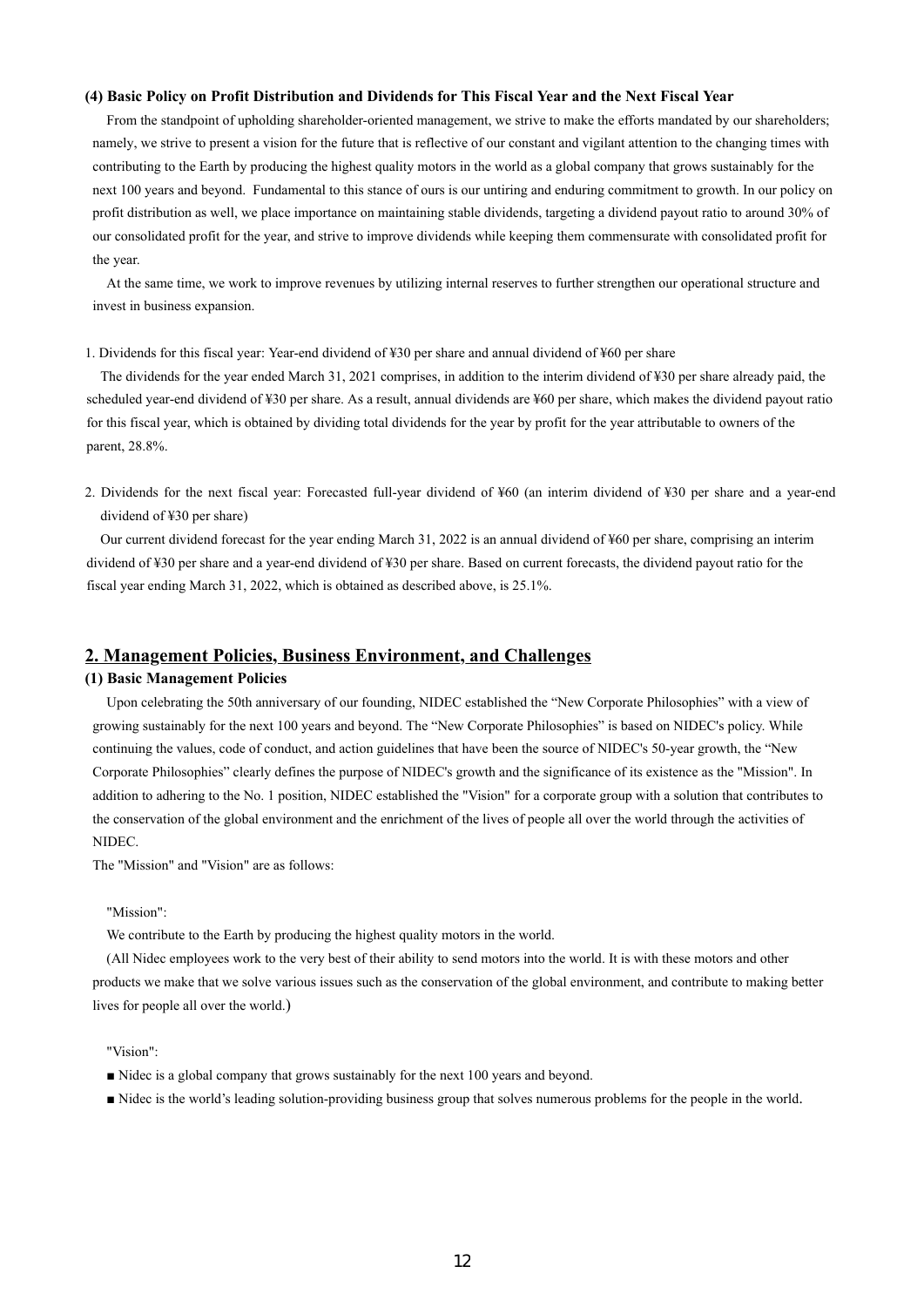#### **(2) Business Environment and NIDEC's Medium- to Long-term Business Strategies**

Currently, NIDEC aims to ride five innovative waves. The five fields of "automotive electrification," "expansion of robot applications," "home appliances driven by brushless DC motors," "manpower-saving in agriculture & logistics," and "nextgeneration technologies arising from 5G communications," which are strongly demanded to solve the global issues such as carbon dioxide emissions, road accidents, and aging of population, are promising growth markets. NIDEC will concentrate management resources in these fields. By combining M&As with the elemental technology NIDEC has accumulated, NIDEC will control all five innovative waves and contribute to sustainable development of the world.

#### 1. Small precision motors

Among the five innovative waves, "next-generation technologies arising from 5G communications" will be the pillar of sales growth in the small precision motors business. When 5G communications become the mainstream, the communication speed will increase by 100 times and the communication capacity will increase by 1,000 times. However, intense heat is generated in the CPU (Central Processing Unit) and electronic circuits due to a huge amount of data being processed at a high speed. Therefore, it is expected that the demand for thermal management such as heat dissipation and cooling will increase more and more. To meet this demand, NIDEC provides the market with thermal module products that combine heat sinks, heat pipes, vapor chambers, and others. Further opportunities arising from the adaption of "home appliances driven by brushless DC motors" can also be expected. Demand for brushless DC motor, which has such features as energy-efficiency, long-life expectancy, and low-noise, will increase more and more as home appliances become energy efficient and cordless. Furthermore, NIDEC will explore its new usage in a wide variety of fields such as AV, IT, OA and communication equipment, home appliances, and industrial equipment, achieving to sustainable growth.

On the other hand, NIDEC makes efforts to improve the profitability of HDD motors. HDDs for PCs are not expected to grow significantly in the future due to the spread of new IT terminals such as tablets and smartphones, though the spread of 5G communications will accelerate the era of big data such as the improvement for the image quality and capacity of images and videos, and spread social media and games. Due to the expansion of storage demand accompanying it, it is expected that the demand for HDD motors in server applications and others will continue to be stable.

#### 2. Automotive products

In the automotive business, as the impact of climate change increases in severity, the automotive industry is accelerating its efforts toward decarbonization. Since passenger cars, trucks, and others account for approximately one fifth of the total CO2 emissions in the world, major countries have announced a ban on the sales of gasoline and diesel vehicles one after another, and are supporting the vehicle electrification and the shift to electric vehicles. NIDEC takes "automotive electrification" and "green transformation" as medium- to long-term growth opportunities, and provides automotive motors such as electric power steering motors and brake motors, for which it has the largest market share, as well as automotive products such as automotive cameras, control valves, electric oil pumps and others. Furthermore, by developing and supplying drive motor system (traction motor) for EVs, which is equivalent to the engine part of a gasoline vehicle, NIDEC will actively participate in the industry's efforts to reduce the CO2 emitted by running vehicles to virtually zero. By combining these with an electronic control unit (ECU), each part can be systemized and high-valueadded modular products can be provided.

In addition, by integrating motors, ECUs, sensors, and others to electronically control various vehicle functions, safe driving, collision avoidance, damage reduction, and automatic driving will become possible, which will enhance vehicle safety. Furthermore, reducing CO2 emissions can also be expected by improving fuel efficiency. In the future, aiming to become an automotive electrics manufacturer, NIDEC will contribute to the development of safer, eco-friendly and comfortable cars by providing the automotive industry with system module products that integrate advanced technologies of sensor and ECU into motor technologies NIDEC has accumulated.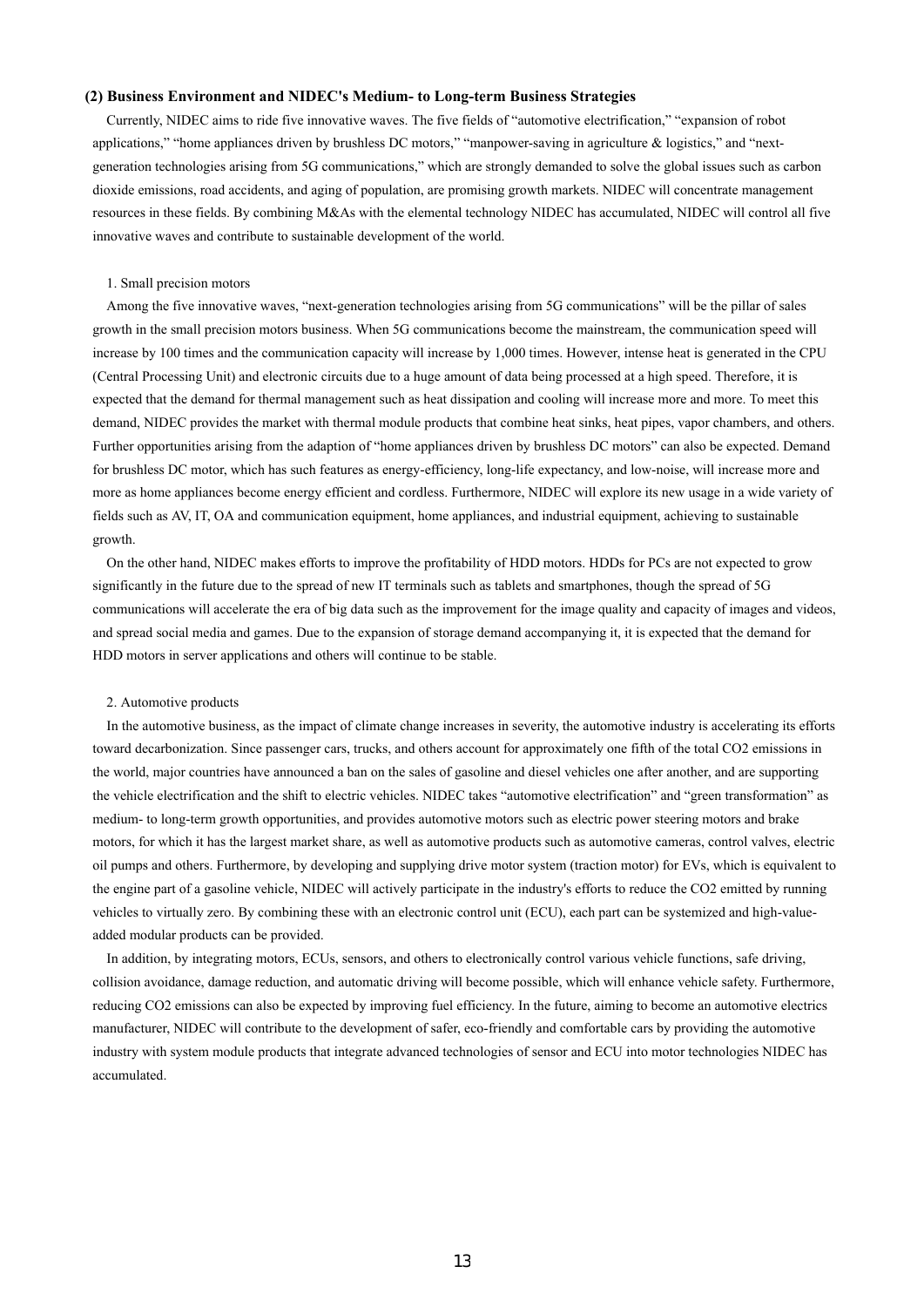#### 3. Appliance, commercial and industrial products

In appliance, commercial and industrial products, motors currently account for approximately half of the world's electric power demand, and since the consumption of industrial motors is particularly large, there is an urgent need to replace them with higherefficiency motors. In the appliance sector, NIDEC handles motors for washing machines, dryers, dishwashers, compressors for refrigerators, motors for compressors and others. Riding the wave of "home appliances driven by brushless DC motors," NIDEC will contribute to higher efficiency of appliances such as refrigerators. The commercial sector deals with air conditioner motors, and the industrial sector develops business mainly in markets such as agriculture, gas, mining, water and sewage, and marine markets. There is a global trend toward energy-efficiency and power-saving, and NIDEC is aiming for further development of the appliance, commercial, and industrial businesses by following this trend.

## 4. Others

Demand for factory automation (FA) is increasing mainly in China, aiming to solve the global labor shortage. NIDEC is promoting business expansion by capturing demand for small robot core parts (speed reducers), which is expanding due to the "expansion of robot applications." In order to reliably win the increased orders, NIDEC has started the operation of a new factory for speed reducers for small robots, and has significantly increased its production capacity.

#### 5. M&A

In order to achieve the above goals, in the small precision motors business, NIDEC has acquired Chaun-Choung Technology in November 2018, which has cooling products centered on vapor chambers. In combination with NIDEC's existing technology, cooling technology centered on fan motors, NIDEC will provide higher value-added thermal solutions. In the automotive business, NIDEC has acquired OMRON Automotive Electronics in October 2019, which has the technology of electronic control unit (ECU). NIDEC will increase the ECU capacity of Nidec Elesys and pursue synergies with its existing automotive motors. For appliance, commercial and industrial products, NIDEC has acquired Embraco in July 2019, which has technology for refrigerator compressors. In combination with its existing technology for compressor motors, NIDEC contributes to the development of refrigerators with even greater energy-efficiency performance. For others, in February 2021 NIDEC entered into a stock purchase agreement to acquire the share of Mitsubishi Heavy Industries Machine Tool Co., Ltd., which has high accuracy and efficiency gear processing technology. NIDEC will pursue synergy effects in the two existing businesses of speed reducers and press machines owned by Nidec-Shimpo Corporation, as well as in basic technology development, manufacturing and sales and so forth. In addition, NIDEC expects utilizing Mitsubishi Heavy Industries Machine Tool's technology for our future insourcing plan. NIDEC is expecting further demand increase for E-Axle, the electric vehicle traction unit that Nidec is most focused on at present. It is imperative for us to strengthen manufacturing capabilities of gears, the core component of the traction unit.

## **3. Basic Rationale for Selection of Accounting Standards**

NIDEC has adopted International Financial Reporting Standards (IFRS) since the first quarter in the fiscal year ended March 31, 2017 to strengthen the foundation of financial reporting and make it more efficient.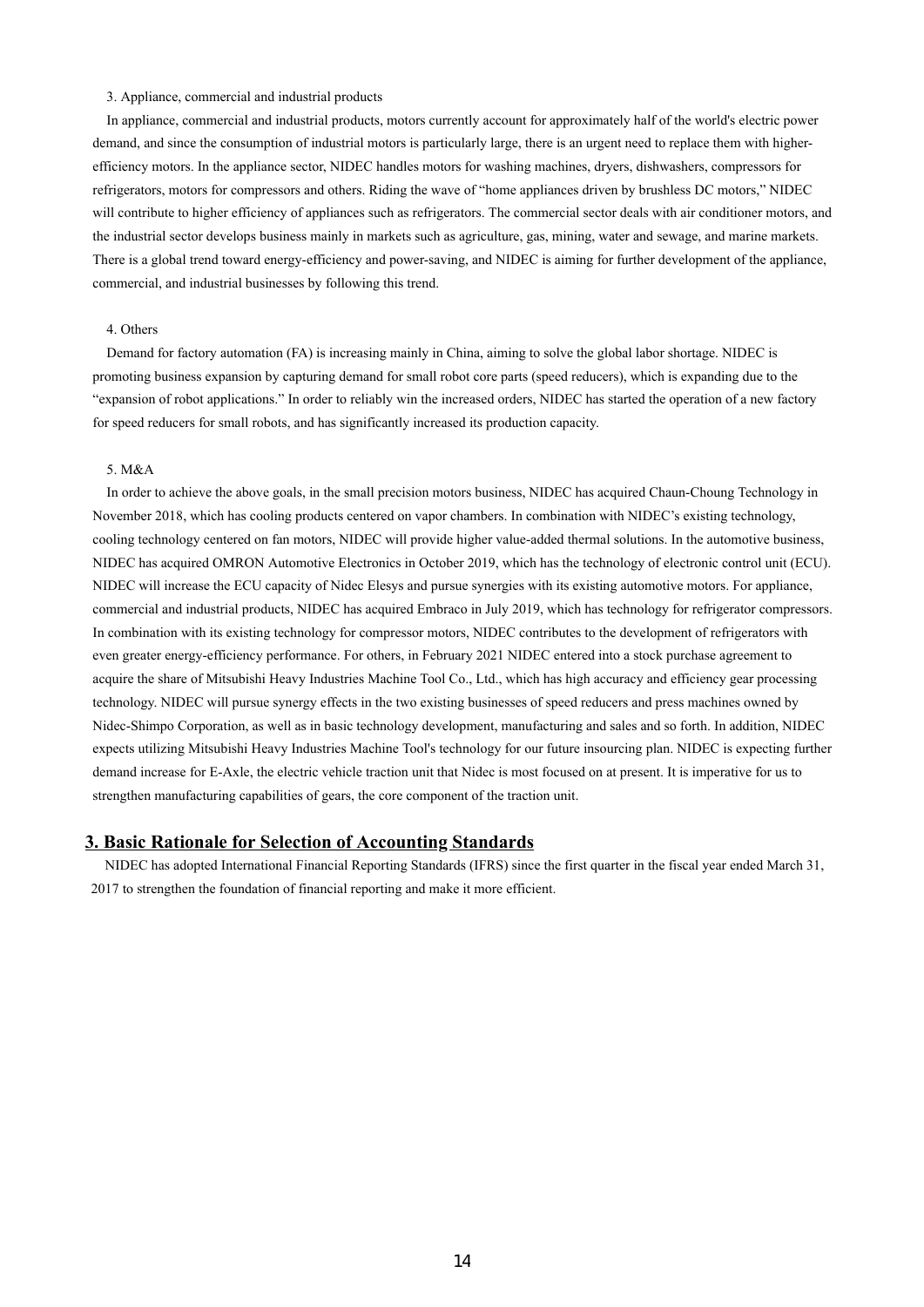# **4. Consolidated Financial Statements and Other Information**

## **(1) Consolidated Statements of Financial Position**

| As of March 31,<br>2020<br>2021<br>Assets<br>Current assets<br>Cash and cash equivalents<br>206,986<br>219,524<br>Trade and other receivables<br>441,078<br>394,259<br>Other financial assets<br>913<br>10,556<br>9,454<br>Income tax receivables<br>12,885<br>Inventories<br>278,185<br>296,631<br>46,869<br>Other current assets<br>40,309<br>933,537<br>1,024,112<br>Total current assets<br>Non-current assets<br>633,604<br>662,659<br>Property, plant and equipment<br>Goodwill<br>320,020<br>310,487<br>191,653<br>195,565<br>Intangible assets<br>Investments accounted for using the equity method<br>3,294<br>2,422<br>Other investments<br>14,479<br>19,360<br>Other financial assets<br>6,056<br>6,888<br>Deferred tax assets<br>18,274<br>15,022<br>10,851<br>10,277<br>Other non-current assets<br>1,231,955<br>1,188,956<br>Total non-current assets<br>Total assets<br>2,122,493<br>2,256,067 |  | (Yen in millions) |
|---------------------------------------------------------------------------------------------------------------------------------------------------------------------------------------------------------------------------------------------------------------------------------------------------------------------------------------------------------------------------------------------------------------------------------------------------------------------------------------------------------------------------------------------------------------------------------------------------------------------------------------------------------------------------------------------------------------------------------------------------------------------------------------------------------------------------------------------------------------------------------------------------------------|--|-------------------|
|                                                                                                                                                                                                                                                                                                                                                                                                                                                                                                                                                                                                                                                                                                                                                                                                                                                                                                               |  |                   |
|                                                                                                                                                                                                                                                                                                                                                                                                                                                                                                                                                                                                                                                                                                                                                                                                                                                                                                               |  |                   |
|                                                                                                                                                                                                                                                                                                                                                                                                                                                                                                                                                                                                                                                                                                                                                                                                                                                                                                               |  |                   |
|                                                                                                                                                                                                                                                                                                                                                                                                                                                                                                                                                                                                                                                                                                                                                                                                                                                                                                               |  |                   |
|                                                                                                                                                                                                                                                                                                                                                                                                                                                                                                                                                                                                                                                                                                                                                                                                                                                                                                               |  |                   |
|                                                                                                                                                                                                                                                                                                                                                                                                                                                                                                                                                                                                                                                                                                                                                                                                                                                                                                               |  |                   |
|                                                                                                                                                                                                                                                                                                                                                                                                                                                                                                                                                                                                                                                                                                                                                                                                                                                                                                               |  |                   |
|                                                                                                                                                                                                                                                                                                                                                                                                                                                                                                                                                                                                                                                                                                                                                                                                                                                                                                               |  |                   |
|                                                                                                                                                                                                                                                                                                                                                                                                                                                                                                                                                                                                                                                                                                                                                                                                                                                                                                               |  |                   |
|                                                                                                                                                                                                                                                                                                                                                                                                                                                                                                                                                                                                                                                                                                                                                                                                                                                                                                               |  |                   |
|                                                                                                                                                                                                                                                                                                                                                                                                                                                                                                                                                                                                                                                                                                                                                                                                                                                                                                               |  |                   |
|                                                                                                                                                                                                                                                                                                                                                                                                                                                                                                                                                                                                                                                                                                                                                                                                                                                                                                               |  |                   |
|                                                                                                                                                                                                                                                                                                                                                                                                                                                                                                                                                                                                                                                                                                                                                                                                                                                                                                               |  |                   |
|                                                                                                                                                                                                                                                                                                                                                                                                                                                                                                                                                                                                                                                                                                                                                                                                                                                                                                               |  |                   |
|                                                                                                                                                                                                                                                                                                                                                                                                                                                                                                                                                                                                                                                                                                                                                                                                                                                                                                               |  |                   |
|                                                                                                                                                                                                                                                                                                                                                                                                                                                                                                                                                                                                                                                                                                                                                                                                                                                                                                               |  |                   |
|                                                                                                                                                                                                                                                                                                                                                                                                                                                                                                                                                                                                                                                                                                                                                                                                                                                                                                               |  |                   |
|                                                                                                                                                                                                                                                                                                                                                                                                                                                                                                                                                                                                                                                                                                                                                                                                                                                                                                               |  |                   |
|                                                                                                                                                                                                                                                                                                                                                                                                                                                                                                                                                                                                                                                                                                                                                                                                                                                                                                               |  |                   |
|                                                                                                                                                                                                                                                                                                                                                                                                                                                                                                                                                                                                                                                                                                                                                                                                                                                                                                               |  |                   |
|                                                                                                                                                                                                                                                                                                                                                                                                                                                                                                                                                                                                                                                                                                                                                                                                                                                                                                               |  |                   |
|                                                                                                                                                                                                                                                                                                                                                                                                                                                                                                                                                                                                                                                                                                                                                                                                                                                                                                               |  |                   |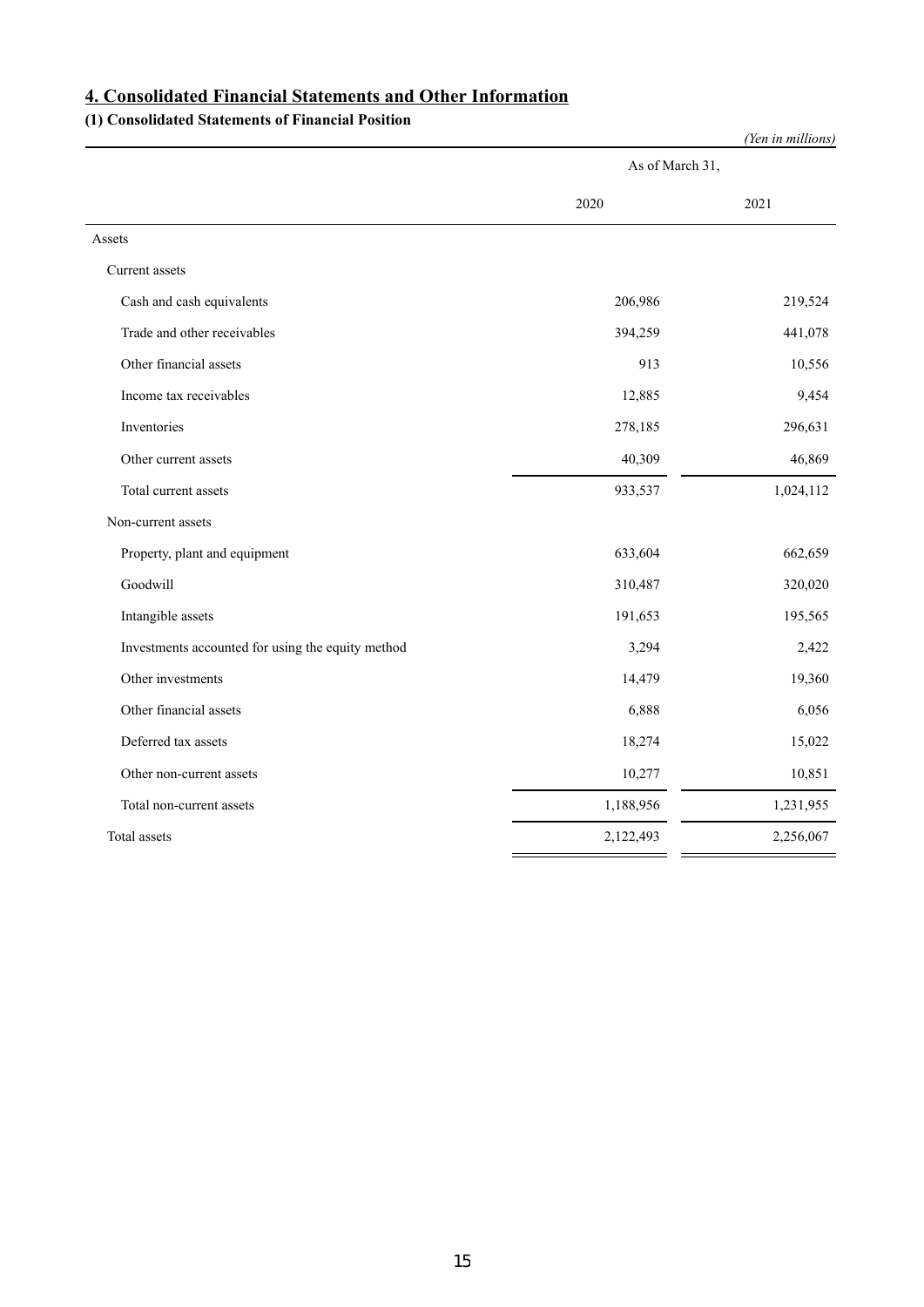|                                                   |                 | (Yen in millions) |  |
|---------------------------------------------------|-----------------|-------------------|--|
|                                                   | As of March 31, |                   |  |
|                                                   | 2020            | 2021              |  |
| Liabilities                                       |                 |                   |  |
| Current liabilities                               |                 |                   |  |
| Short term borrowings                             | 116,954         | 30,977            |  |
| Long term debt due within one year                | 111,874         | 75,596            |  |
| Trade and other payables                          | 345,193         | 400,307           |  |
| Other financial liabilities                       | 9,109           | 2,463             |  |
| Income tax payables                               | 18,726          | 17,910            |  |
| Provisions                                        | 30,430          | 33,546            |  |
| Other current liabilities                         | 64,884          | 68,869            |  |
| Total current liabilities                         | 697,170         | 629,668           |  |
| Non-current liabilities                           |                 |                   |  |
| Long term debt                                    | 371,123         | 424,900           |  |
| Other financial liabilities                       | 4,085           | 1,666             |  |
| Retirement benefit liabilities                    | 31,077          | 31,703            |  |
| Provisions                                        | 942             | 756               |  |
| Deferred tax liabilities                          | 45,830          | 48,223            |  |
| Other non-current liabilities                     | 4,633           | 5,182             |  |
| Total non-current liabilities                     | 457,690         | 512,430           |  |
| <b>Total liabilities</b>                          | 1,154,860       | 1,142,098         |  |
| Equity                                            |                 |                   |  |
| Common stock                                      | 87,784          | 87,784            |  |
| Additional paid-in capital                        | 114,754         | 105,179           |  |
| Retained earnings                                 | 924,293         | 1,016,591         |  |
| Other components of equity                        | (115,791)       | (49, 631)         |  |
| Treasury stock                                    | (63,750)        | (63, 869)         |  |
| Total equity attributable to owners of the parent | 947,290         | 1,096,054         |  |
| Non-controlling interests                         | 20,343          | 17,915            |  |
| Total equity                                      | 967,633         | 1,113,969         |  |
| Total liabilities and equity                      | 2,122,493       | 2,256,067         |  |
|                                                   |                 |                   |  |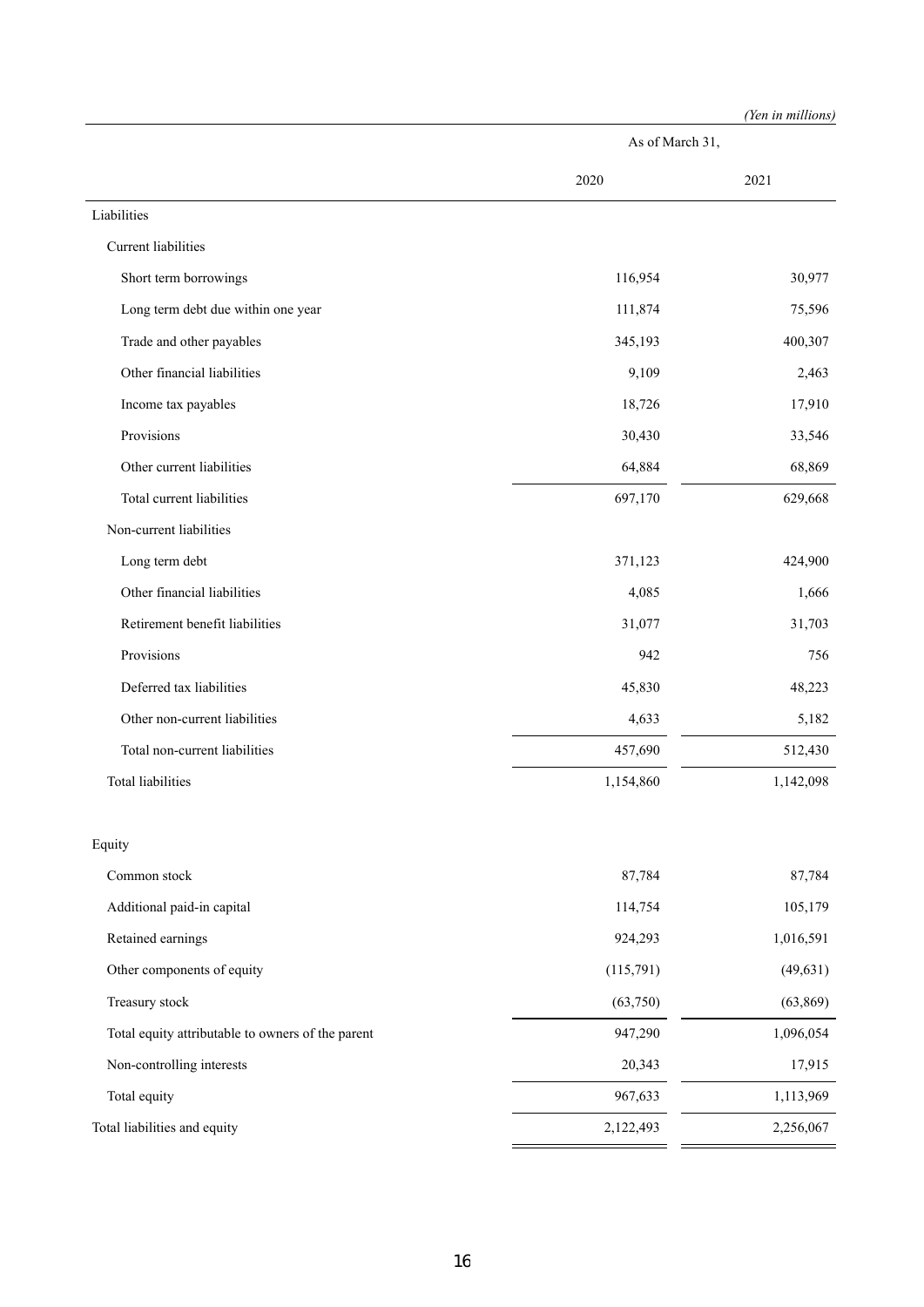## **(2) Consolidated Statements of Income**

## **and Consolidated Statements of Comprehensive Income**

## **For the years ended March 31, 2020 and 2021**

**Consolidated Statements of Income**

|                                                                                 | For the years ended March 31, |             |
|---------------------------------------------------------------------------------|-------------------------------|-------------|
|                                                                                 | 2020                          | 2021        |
| Continuing operations                                                           |                               |             |
| Net Sales                                                                       | 1,534,800                     | 1,618,064   |
| Cost of sales                                                                   | (1,202,253)                   | (1,251,506) |
| Gross profit                                                                    | 332,547                       | 366,558     |
| Selling, general and administrative expenses                                    | (145,359)                     | (139, 267)  |
| Research and development expenses                                               | (78, 630)                     | (67,280)    |
| Operating profit                                                                | 108,558                       | 160,011     |
| Financial income                                                                | 9,424                         | 4,200       |
| Financial expenses                                                              | (9,299)                       | (5,924)     |
| Derivative gain (loss)                                                          | (1,644)                       | 1,014       |
| Foreign exchange differences                                                    | (214)                         | (5, 334)    |
| Share of net profit (loss) from associate accounting using the<br>equity method | (1,665)                       | (989)       |
| Profit before income taxes                                                      | 105,160                       | 152,978     |
| Income tax expenses                                                             | (29, 784)                     | (30, 133)   |
| Profit for the year from continuing operations                                  | 75,376                        | 122,845     |
| Discontinued operations                                                         |                               |             |
| Loss for the year from discontinued operations                                  | (15,707)                      | (228)       |
| Profit for the year                                                             | 59,669                        | 122,617     |
| Profit for the year attributable to:                                            |                               |             |
| Owners of the parent                                                            | 58,459                        | 121,977     |
| Non-controlling interests                                                       | 1,210                         | 640         |
| Profit for the year                                                             | 59,669                        | 122,617     |

*(Yen in millions)*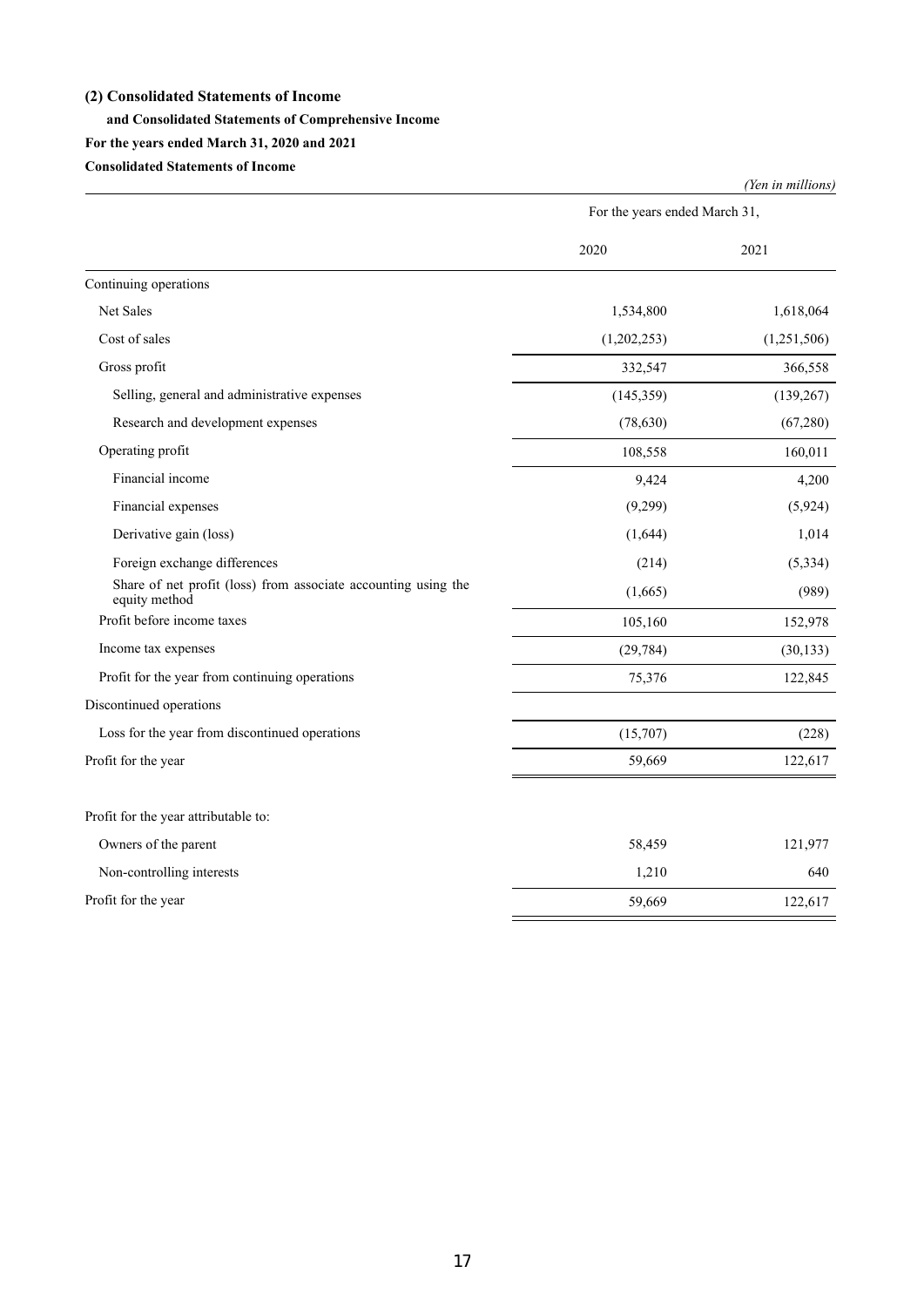## **Consolidated Statements of Comprehensive Income**

*(Yen in millions)*

|                                                                       | For the years ended March 31, |         |
|-----------------------------------------------------------------------|-------------------------------|---------|
|                                                                       | 2020                          | 2021    |
| Profit for the year                                                   | 59,669                        | 122,617 |
|                                                                       |                               |         |
| Other comprehensive income, net of taxation                           |                               |         |
| Items that will not be reclassified to net profit or loss:            |                               |         |
| Remeasurement of defined benefit plans                                | (944)                         | 759     |
| Fair value movements on FVTOCI equity financial assets                | (1,939)                       | 3,799   |
| Items that may be reclassified to net profit or loss:                 |                               |         |
| Foreign currency translation adjustments                              | (47,592)                      | 61,447  |
| Effective portion of net changes in fair value of cash flow<br>hedges | (4, 810)                      | 6,040   |
| Fair value movements on FVTOCI debt financial assets                  | $\mathbf{1}$                  | 7       |
| Total other comprehensive income for the year, net of taxation        | (55, 284)                     | 72,052  |
| Comprehensive income for the year                                     | 4,385                         | 194,669 |
|                                                                       |                               |         |
| Comprehensive income for the year attributable to:                    |                               |         |
| Owners of the parent                                                  | 4,552                         | 192,705 |
| Non-controlling interests                                             | (167)                         | 1,964   |
| Comprehensive income for the year                                     | 4,385                         | 194,669 |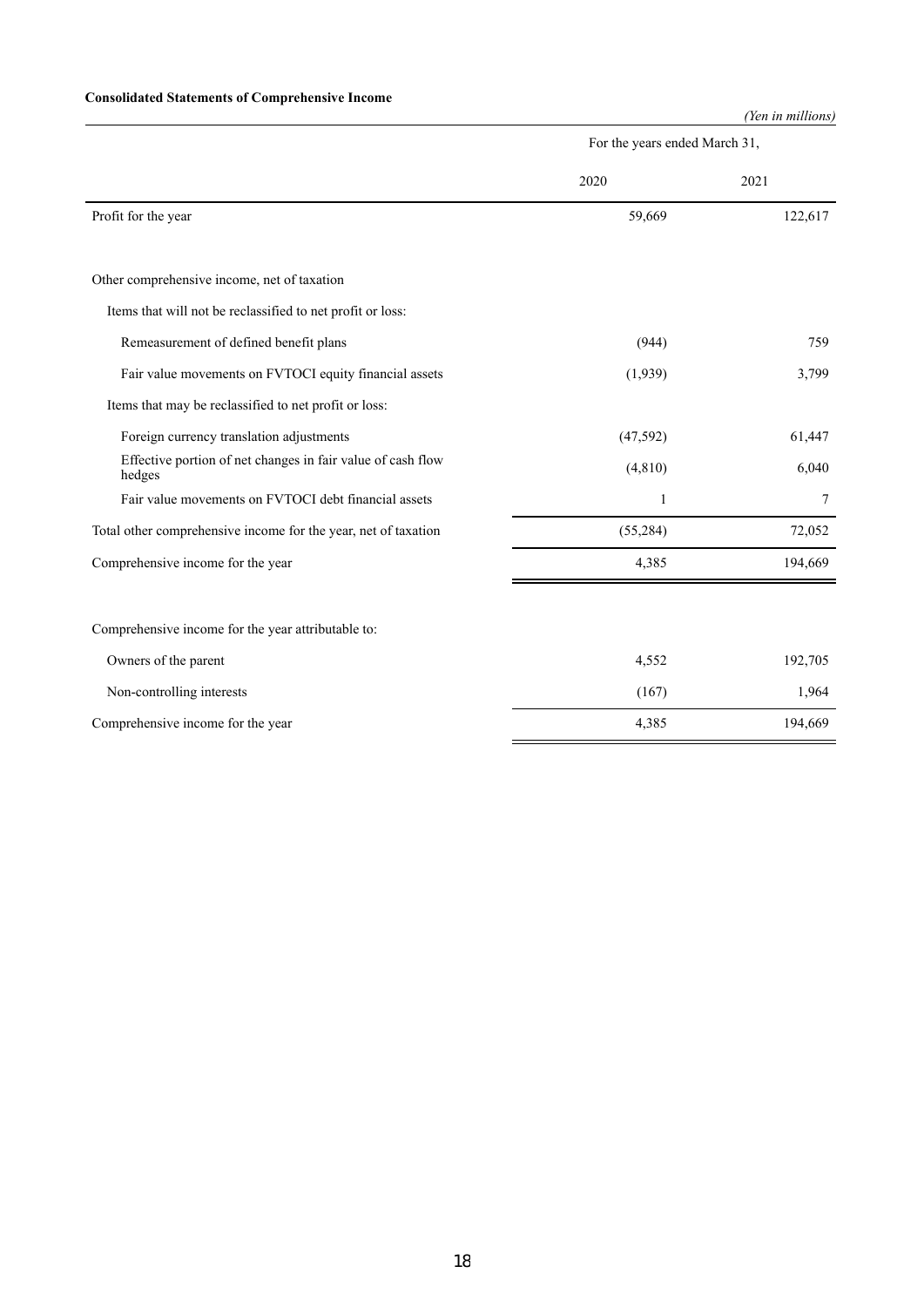## **(3) Consolidated Statements of Changes in Equity**

For the year ended March 31, 2020

*(Yen in millions)* Total equity attributable to owners of the parent Noncontrolling Total equity interests Common Stock Additional paid-in capital Retained earnings Other components of equity Treasury reasury Total Balance at April 1, 2019 87,784 118,314 900,768 (64,775) (45,296) 996,795 22,834 1,019,629 Changes in accounting Changes in accounting (407) (407) (407) (407) (407) (407) (407) Balance after restatement 87,784 118,314 900,361 (64,775) (45,296) 996,388 22,834 1,019,222 Comprehensive income Profit for the year 1,210 1,210 1,210 1,210 59,669 Other comprehensive Other comprehensive<br>
income (53,907) (53,907) (1,377) (55,284) Total comprehensive income **1** and 1 and 1 and 1 and 1 and 1 and 1 and 1 and 1 and 1 and 1 and 1 and 1 and 1 and 1 and 1 and 1 and 1 and 1 and 1 and 1 and 1 and 1 and 1 and 1 and 1 and 1 and 1 and 1 and 1 and 1 and 1 and 1 Transactions with owners directly recognized in equity: Purchase of treasury stock (18,458) (18,458) (18,458) - (18,458) Dividends paid to the  $(32,372)$  (32,372)  $(32,372)$  (32,372) (32,372) Dividends paid to (759) (759) (759) (759) (759) (759) (759) (759) (759) (759) (759) (759) (759) (759) (759) (759) (759) (759) (759) (759) (759) (759) (759) (759) (759) (759) (759) (759) (759) (759) (759) (759) (759) (759) Share-based payment Share-based payment<br>transactions 132 132 132 132 Transfer to retained Transfer to retained  $(2,891)$   $2,891$   $-$ Changes in equity by purchase of shares of consolidated subsidiaries  $(3,698)$   $(1,708)$   $(5,406)$ Other 6 736 4 746 143 889 Balance at March 31, 2020 87,784 114,754 924,293 (115,791) (63,750) 947,290 20,343 967,633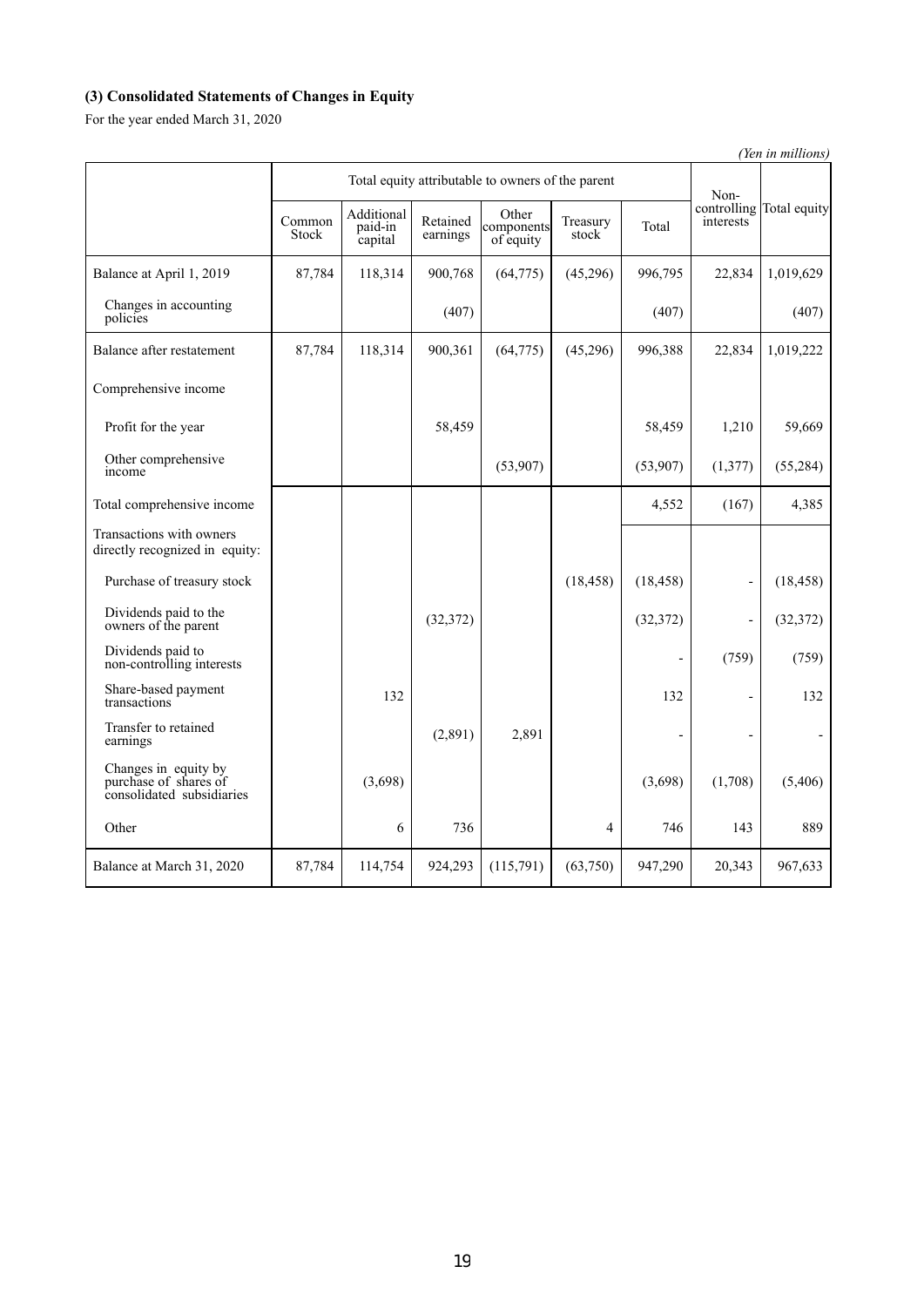*(Yen in millions)*

|                                                                            | Total equity attributable to owners of the parent |                                  |                      |                                  |                   | Non-                     |                              |                          |
|----------------------------------------------------------------------------|---------------------------------------------------|----------------------------------|----------------------|----------------------------------|-------------------|--------------------------|------------------------------|--------------------------|
|                                                                            | Common<br>Stock                                   | Additional<br>paid-in<br>capital | Retained<br>earnings | Other<br>components<br>of equity | Treasury<br>stock | Total                    | <i>interests</i>             | controlling Total equity |
| Balance at April 1, 2020                                                   | 87,784                                            | 114,754                          | 924,293              | (115,791)                        | (63,750)          | 947,290                  | 20,343                       | 967,633                  |
| Comprehensive income                                                       |                                                   |                                  |                      |                                  |                   |                          |                              |                          |
| Profit for the year                                                        |                                                   |                                  | 121,977              |                                  |                   | 121,977                  | 640                          | 122,617                  |
| Other comprehensive<br>income                                              |                                                   |                                  |                      | 70,728                           |                   | 70,728                   | 1,324                        | 72,052                   |
| Total comprehensive income                                                 |                                                   |                                  |                      |                                  |                   | 192,705                  | 1,964                        | 194,669                  |
| Transactions with owners<br>directly recognized in equity:                 |                                                   |                                  |                      |                                  |                   |                          |                              |                          |
| Purchase of treasury stock                                                 |                                                   |                                  |                      |                                  | (128)             | (128)                    | $\qquad \qquad \blacksquare$ | (128)                    |
| Dividends paid to the<br>owners of the parent                              |                                                   |                                  | (35, 145)            |                                  |                   | (35, 145)                | L,                           | (35, 145)                |
| Dividends paid to<br>non-controlling interests                             |                                                   |                                  |                      |                                  |                   | $\overline{\phantom{a}}$ | (655)                        | (655)                    |
| Share-based payment<br>transactions                                        |                                                   | 17                               |                      |                                  |                   | 17                       | $\qquad \qquad \blacksquare$ | 17                       |
| Transfer to retained<br>earnings                                           |                                                   |                                  | 4,568                | (4, 568)                         |                   |                          |                              |                          |
| Changes in equity by<br>purchase of shares of<br>consolidated subsidiaries |                                                   | (9, 592)                         |                      |                                  |                   | (9, 592)                 | (3,934)                      | (13,526)                 |
| Other                                                                      |                                                   |                                  | 898                  |                                  | 9                 | 907                      | 197                          | 1,104                    |
| Balance at March 31, 2021                                                  | 87,784                                            | 105,179                          | 1,016,591            | (49, 631)                        | (63, 869)         | 1,096,054                | 17,915                       | 1,113,969                |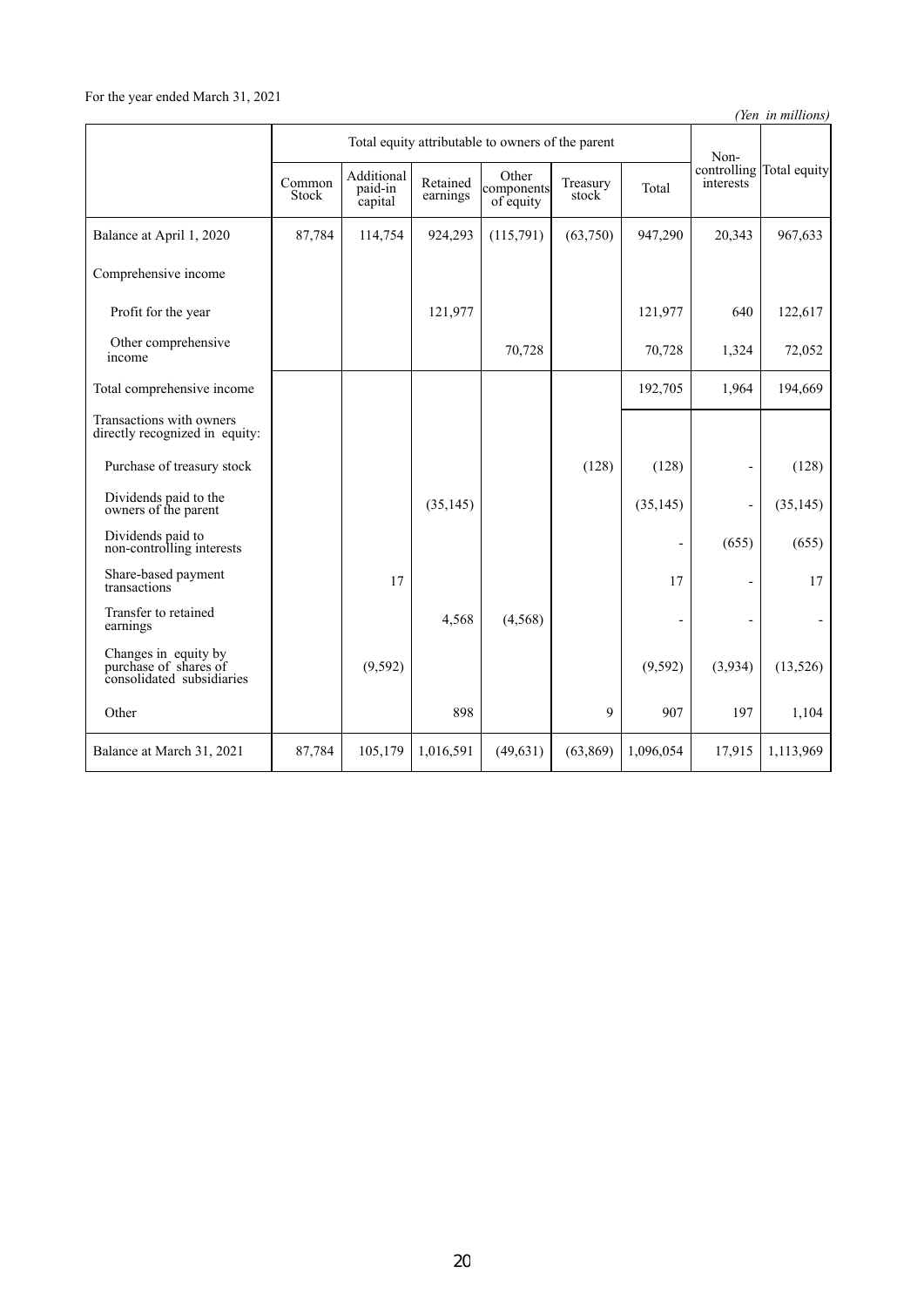## **(4) Consolidated Statements of Cash Flows**

|                                                                                              |                               | (Yen in millions) |
|----------------------------------------------------------------------------------------------|-------------------------------|-------------------|
|                                                                                              | For the years ended March 31, |                   |
|                                                                                              | 2020                          | 2021              |
| Cash flows from operating activities:                                                        |                               |                   |
| Profit for the period from continuing operations                                             | 75,376                        | 122,845           |
| Profit (loss) for the period from discontinued operations                                    | (15,707)                      | (228)             |
| Profit for the year                                                                          | 59,669                        | 122,617           |
| Adjustments to reconcile profit for the year to net cash<br>provided by operating activities |                               |                   |
| Depreciation                                                                                 | 74,624                        | 80,930            |
| Amortization                                                                                 | 13,184                        | 15,872            |
| Loss from sales, disposal or impairment of property, plant<br>and equipment                  | 1,269                         | 2,011             |
| Loss from sales of discontinued operations                                                   | 14,167                        | 228               |
| Financial expenses (income)                                                                  | (404)                         | 2,008             |
| Share of net (profit) loss from associate accounting using<br>the equity method              | 1,665                         | 989               |
| Deferred income taxes                                                                        | 3,541                         | (185)             |
| Current income taxes                                                                         | 27,850                        | 30,318            |
| Foreign currency adjustments                                                                 | 4,359                         | (8,778)           |
| Increase (decrease) in retirement benefit liability                                          | 881                           | (459)             |
| Decrease (increase) in accounts receivable                                                   | 25,005                        | (28,979)          |
| Decrease (increase) in inventories                                                           | 3,071                         | (9, 416)          |
| Increase (decrease) in accounts payable                                                      | (24, 111)                     | 68,252            |
| Other, net                                                                                   | (9,624)                       | (26, 491)         |
| Interests and dividends received                                                             | 9,294                         | 3,540             |
| Interests paid                                                                               | (9,056)                       | (5,396)           |
| Income taxes paid                                                                            | (27, 335)                     | (27,905)          |
| Net cash provided by operating activities                                                    | 168,049                       | 219,156           |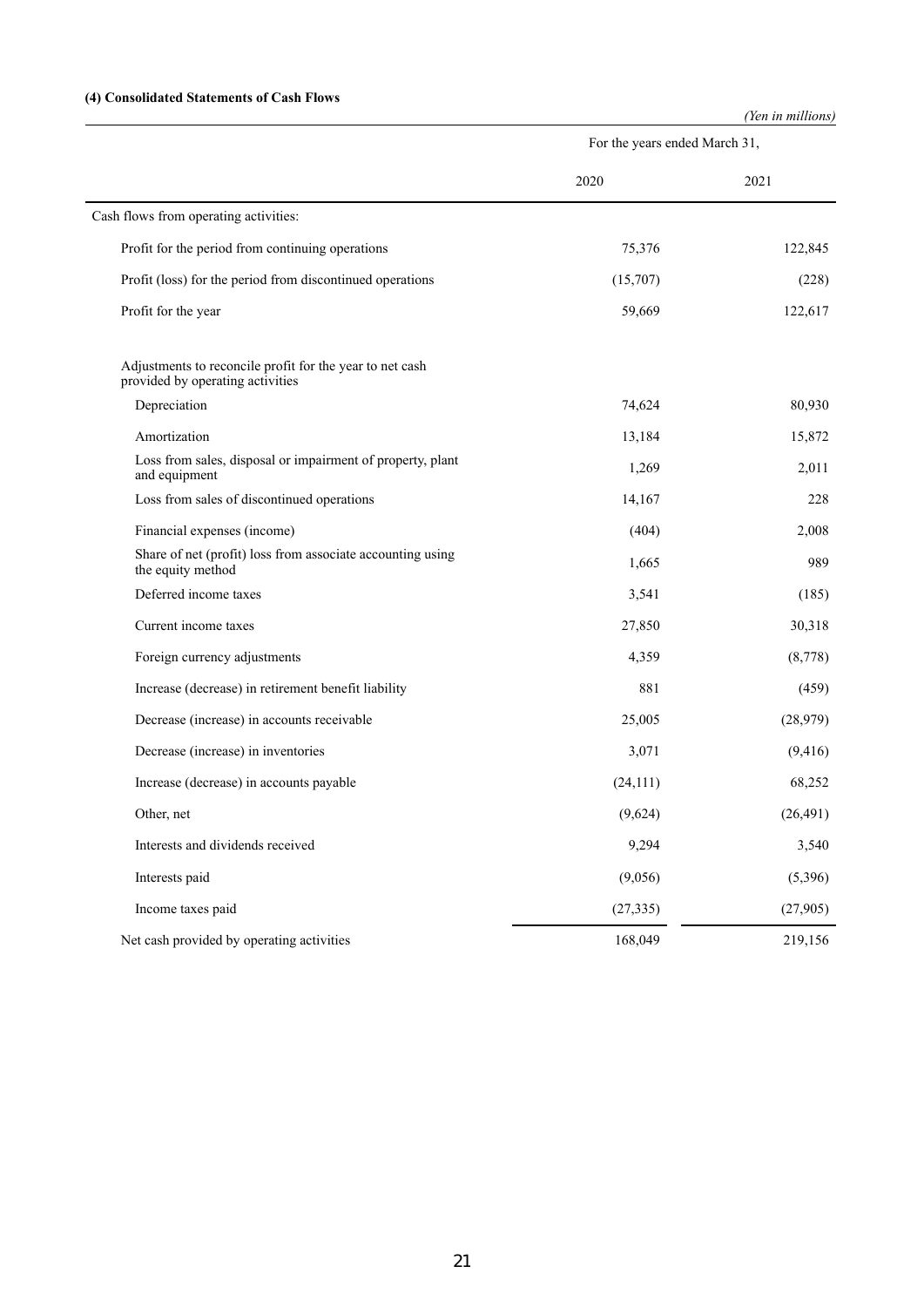|                                                                                         |                               | (Yen in millions) |  |
|-----------------------------------------------------------------------------------------|-------------------------------|-------------------|--|
|                                                                                         | For the years ended March 31, |                   |  |
|                                                                                         | 2020                          | 2021              |  |
| Cash flows from investing activities:                                                   |                               |                   |  |
| Additions to property, plant and equipment                                              | (132, 926)                    | (88,911)          |  |
| Proceeds from sales of property, plant and equipment                                    | 4,428                         | 3,401             |  |
| Additions to intangible assets                                                          | (10,612)                      | (11, 015)         |  |
| Proceeds from sales of discontinued operations                                          | 5,065                         | 2,888             |  |
| Acquisitions of business, net of cash acquired                                          | (174, 947)                    | (5,451)           |  |
| Other, net                                                                              | (2,521)                       | (1,480)           |  |
| Net cash used in investing activities                                                   | (311,513)                     | (100, 568)        |  |
| Cash flows from financing activities:                                                   |                               |                   |  |
| Increase (decrease) in short term borrowings                                            | 88,415                        | (89,209)          |  |
| Proceeds from issuance of long term debt                                                | 68                            |                   |  |
| Repayments of long term debt                                                            | (37, 367)                     | (62, 108)         |  |
| Proceeds from issuance of bonds                                                         | 200,000                       | 114,900           |  |
| Redemption of bonds                                                                     | (65,000)                      | (50,000)          |  |
| Payments for acquisition of interests in subsidiaries from<br>non-controlling interests | (7,147)                       | (14, 587)         |  |
| Purchase of treasury stock                                                              | (18, 458)                     | (128)             |  |
| Dividends paid to the owners of the parent                                              | (32, 372)                     | (35, 145)         |  |
| Other, net                                                                              | 407                           | 86                |  |
| Net cash (used in) provided by financing activities                                     | 128,546                       | (136, 191)        |  |
| Effect of exchange rate changes on cash and cash equivalents                            | (20, 363)                     | 30,141            |  |
| Net increase (decrease) in cash and cash equivalents                                    | (35,281)                      | 12,538            |  |
| Cash and cash equivalents at beginning of year                                          | 242,267                       | 206,986           |  |
| Cash and cash equivalents at end of year                                                | 206,986                       | 219,524           |  |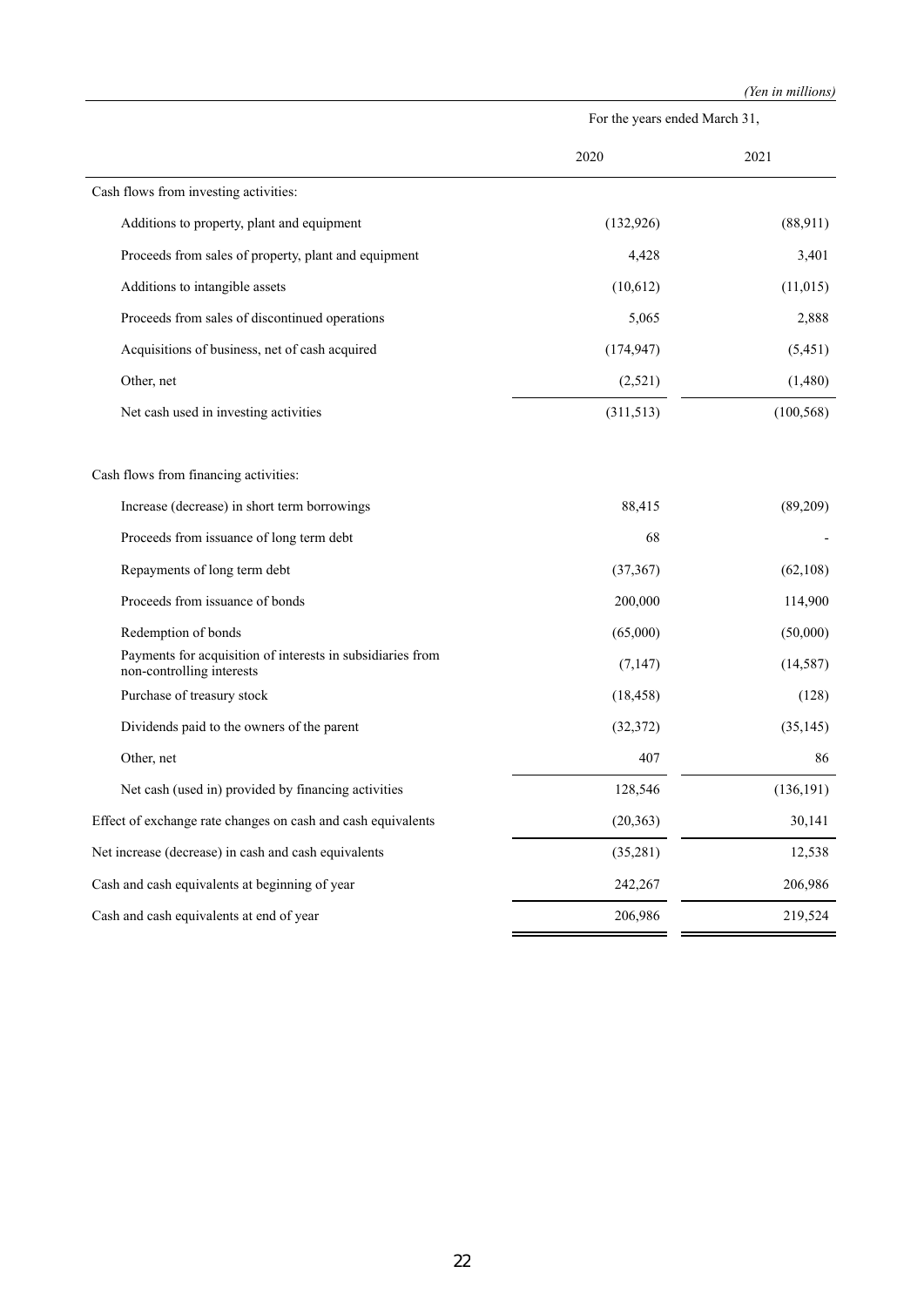## **(5) Notes to Consolidated Financial Statements**

## **Notes Regarding Going Concern Assumption**

Not applicable.

## **Notes to Consolidated Financial Statements**

## **1. Reporting entity**

Nidec Corporation (the "Company") is a corporation located in Japan, whose shares are listed on the Tokyo Stock Exchange. The registered addresses of headquarters and principal business offices are available on the Company's website (https://www.nidec.com/en/).

Consolidated financial statements as of March 31, 2021 and for the fiscal year then ended consist of the Company and its consolidated subsidiaries ("NIDEC") and interests in associates of NIDEC.

NIDEC mainly designs, develops, produces, and sells products as described below:

- 1) Small precision motors, which include spindle motors for hard disk drives, brushless motors, fan motors, vibration motors, brush motors and motor applications.
- 2) Automotive products, which include automotive motors and components.
- 3) Appliance, commercial and industrial products, which include home appliance, commercial and industrial motors and related products.
- 4) Machinery, which includes industrial robots, card readers, test systems, press machines and power transmission drives.
- 5) Electronic and optical components, which include switches, trimmer potentiometers, lens units and camera shutters.
- 6) Others, which include services.

#### **2. Basis of preparation of consolidated financial statements**

(1) Compliance with International Financial Reporting Standards (IFRS)

The consolidated financial statements of NIDEC have been prepared in accordance with IFRS pursuant to the provision of Article 93 of Regulations on Terminology, Forms, and Preparation Methods of Consolidated Financial Statements, as the Company meets the criteria of a "Designated IFRS Specified Company" defined in Article 1-2 of the Regulations.

#### (2) Basis of measurement

The consolidated financial statements have been prepared on a historical cost basis, except for some assets and liabilities, including derivative and other financial instruments measured at fair value.

#### (3) Presentation currency and level of rounding

The consolidated financial statements are presented in Japanese Yen, which is also the Company's functional currency, and figures are rounded to the nearest million yen, unless otherwise indicated.

## **3. Significant accounting policies**

Significant accounting policies adopted in preparation of the annual consolidated financial statements are consistent with those used in the preparation of the NIDEC's annual consolidated financial statements for the year ended March 31, 2020.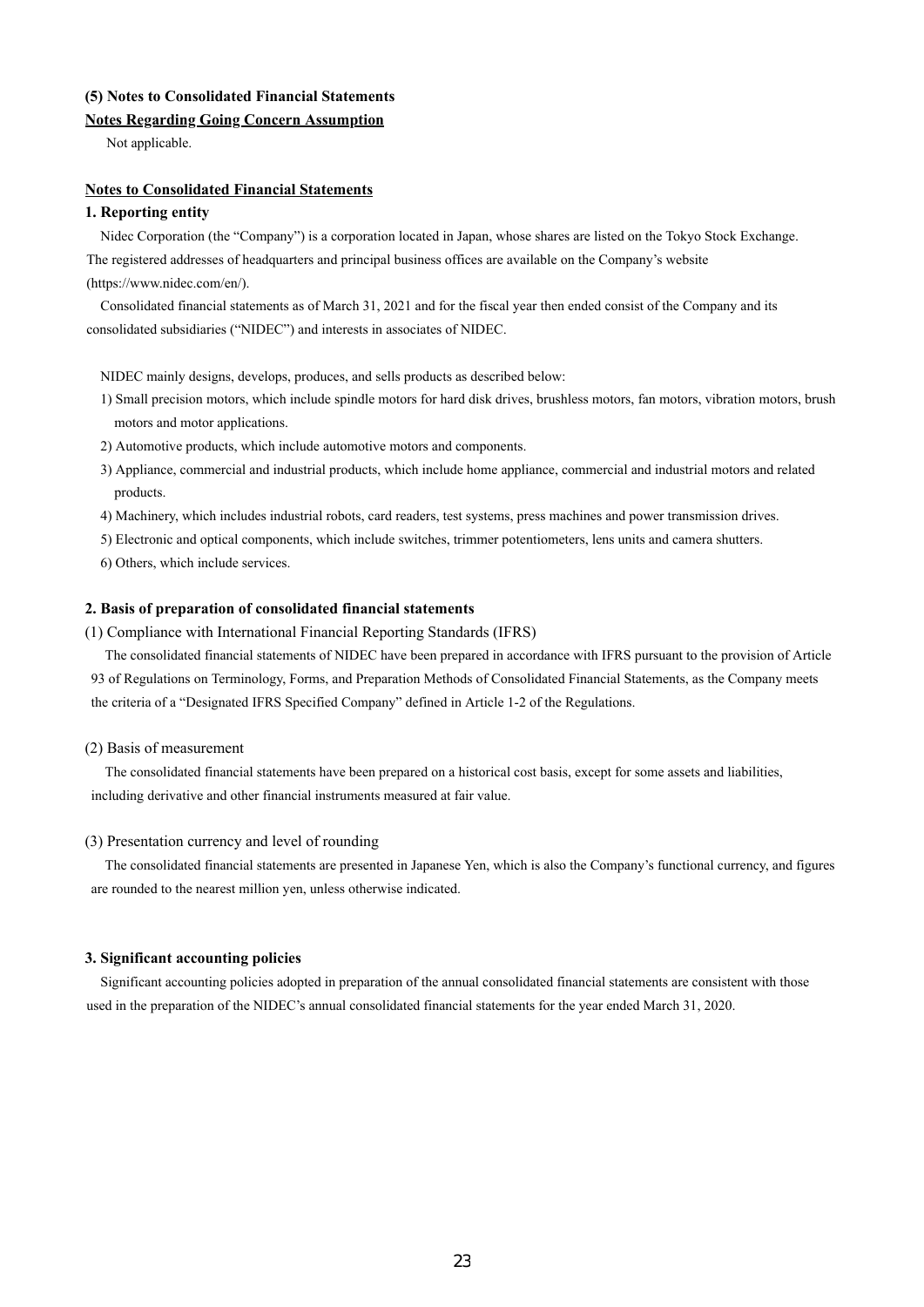#### **4. Significant accounting estimates, judgments and assumptions**

The preparation of the consolidated financial statements requires management to make estimates, judgments and assumptions that affect the reported amounts of assets and liabilities and disclosure of contingent assets and liabilities at the end of the reporting period and the reported amounts of income and expenses during the reporting period. Actual results may differ from those estimates.

The estimates and assumptions are reviewed on an ongoing basis, and the effects resulting from the revisions of accounting estimates are recognized in the period in which the estimates are revised and in future periods.

Judgments and estimates with accompanying significant risks of causing material adjustments to the carrying amounts of assets and liabilities in next fiscal year are the same as those for the financial statements for the year ended March 31, 2020.

#### **5. Business combinations**

NIDEC adopts the provisions of IFRS 3 "Business Combinations".

During the three months ended June 30, 2020, NIDEC completed its valuation of the assets acquired and the liabilities assumed upon the acquisition of the compressor business ("Embraco") and Roboteq, Inc. in the previous fiscal year. In addition, during the three months ended September 30, 2020, NIDEC completed its valuation of the assets acquired and the liabilities assumed upon the acquisition of OMRON Automotive Electronics Co. Ltd. (currently, Nidec Mobility Corporation) in the previous fiscal year. NIDEC's consolidated financial statements for the year ended March 31, 2020 reflect the revision of the initially allocated amounts of acquisition price as NIDEC finalized the provisional accounting treatment for the business combination.

Of the assets acquired and the liabilities assumed upon the acquisitions of companies in the year ended March 31, 2021, the assets and liabilities which are currently under evaluation have been recorded on NIDEC's consolidated statements of financial position based on provisional management estimation as of March 31, 2021.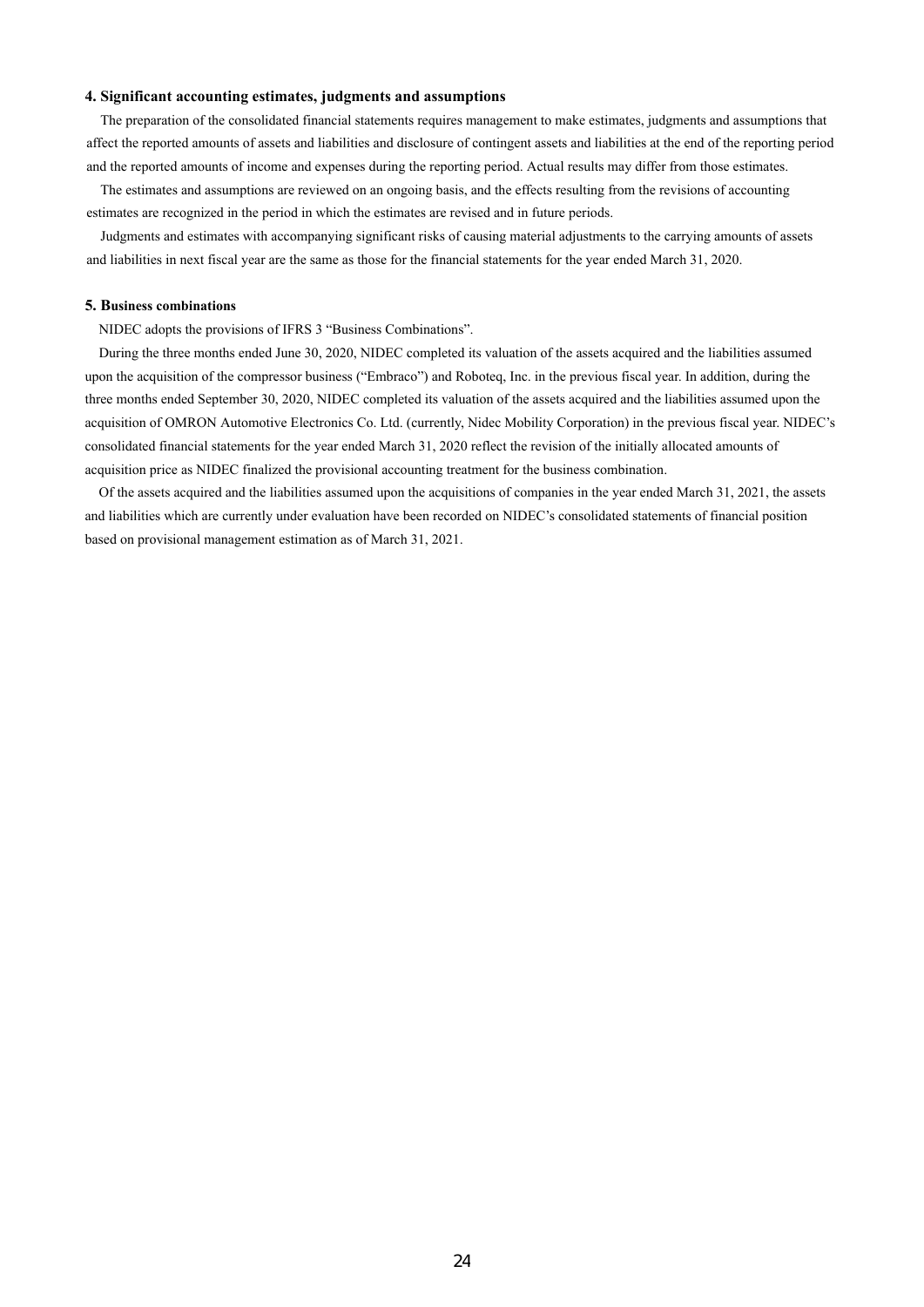## **6. Operating Segment Information**

*(Yen in millions)*

|                                   | For the years ended March 31,            |           |               | Increase or decrease |                          |          |               |
|-----------------------------------|------------------------------------------|-----------|---------------|----------------------|--------------------------|----------|---------------|
|                                   |                                          | 2020      |               | 2021                 |                          |          |               |
|                                   |                                          | Amounts   | $\frac{0}{0}$ | Amounts              | $\frac{0}{0}$            | Amounts  | $\frac{0}{0}$ |
|                                   | <b>SPMS</b>                              | 347,308   | 21.7          | 366,692              | 21.7                     | 19,384   | 5.6           |
|                                   | <b>AMEC</b>                              | 192,757   | 12.0          | 183,399              | 10.8                     | (9,358)  | (4.9)         |
|                                   | <b>ACIM</b>                              | 488,399   | 30.4          | 531,413              | 31.5                     | 43,014   | 8.8           |
|                                   | Nidec Sankyo                             | 139,173   | 8.7           | 132,536              | 7.9                      | (6, 637) | (4.8)         |
|                                   | Nidec Techno Motor                       | 79,694    | 5.0           | 75,273               | 4.5                      | (4, 421) | (5.5)         |
| Net Sales                         | Nidec Mobility                           | 43,966    | 2.7           | 89,833               | 5.3                      | 45,867   | 104.3         |
|                                   | Nidec Shimpo                             | 72,093    | 4.5           | 74,007               | 4.4                      | 1,914    | 2.7           |
|                                   | Others                                   | 239,990   | 15.0          | 234,532              | 13.9                     | (5, 458) | (2.3)         |
|                                   | Sub-total                                | 1,603,380 | 100.0         | 1,687,685            | 100.0                    | 84,305   | 5.3           |
|                                   | Adjustments and<br>Elimination/Corporate | (68, 580) |               | (69, 621)            |                          | (1,041)  |               |
|                                   | Consolidated total                       | 1,534,800 |               | 1,618,064            |                          | 83,264   | 5.4           |
|                                   | <b>SPMS</b>                              | 42,089    | 33.5          | 59,077               | 34.2                     | 16,988   | 40.4          |
|                                   | <b>AMEC</b>                              | 9,749     | 7.8           | (481)                | (0.3)                    | (10,230) |               |
|                                   | <b>ACIM</b>                              | 23,260    | 18.5          | 42,285               | 24.5                     | 19,025   | 81.8          |
|                                   | Nidec Sankyo                             | 8,197     | 6.5           | 12,810               | 7.4                      | 4,613    | 56.3          |
| Operating                         | Nidec Techno Motor                       | 10,684    | 8.5           | 10,811               | 6.2                      | 127      | 1.2           |
| $\overline{\text{profit}}$ (loss) | Nidec Mobility                           | 1,164     | 0.9           | 8,133                | 4.7                      | 6,969    | 598.7         |
|                                   | Nidec Shimpo                             | 10,082    | 8.0           | 10,134               | 5.9                      | 52       | 0.5           |
|                                   | Others                                   | 20,391    | 16.3          | 29,986               | 17.4                     | 9,595    | 47.1          |
|                                   | Sub-total                                | 125,616   | 100.0         | 172,755              | 100.0                    | 47,139   | 37.5          |
|                                   | Adjustments and<br>Elimination/Corporate | (17,058)  |               | (12,744)             | $\overline{\phantom{a}}$ | 4,314    |               |
|                                   | Consolidated total                       | 108,558   |               | 160,011              |                          | 51,453   | 47.4          |

(Note) The operating segments are the segments of NIDEC for which separate financial information is available and for which

operating income or loss amounts are evaluated regularly by executive management in deciding how to allocate resources and in assessing performance.

NIDEC has changed its operating segment classification in the three months ended June 30, 2020.

All prior period segment information has been reclassified in accordance with current period presentation.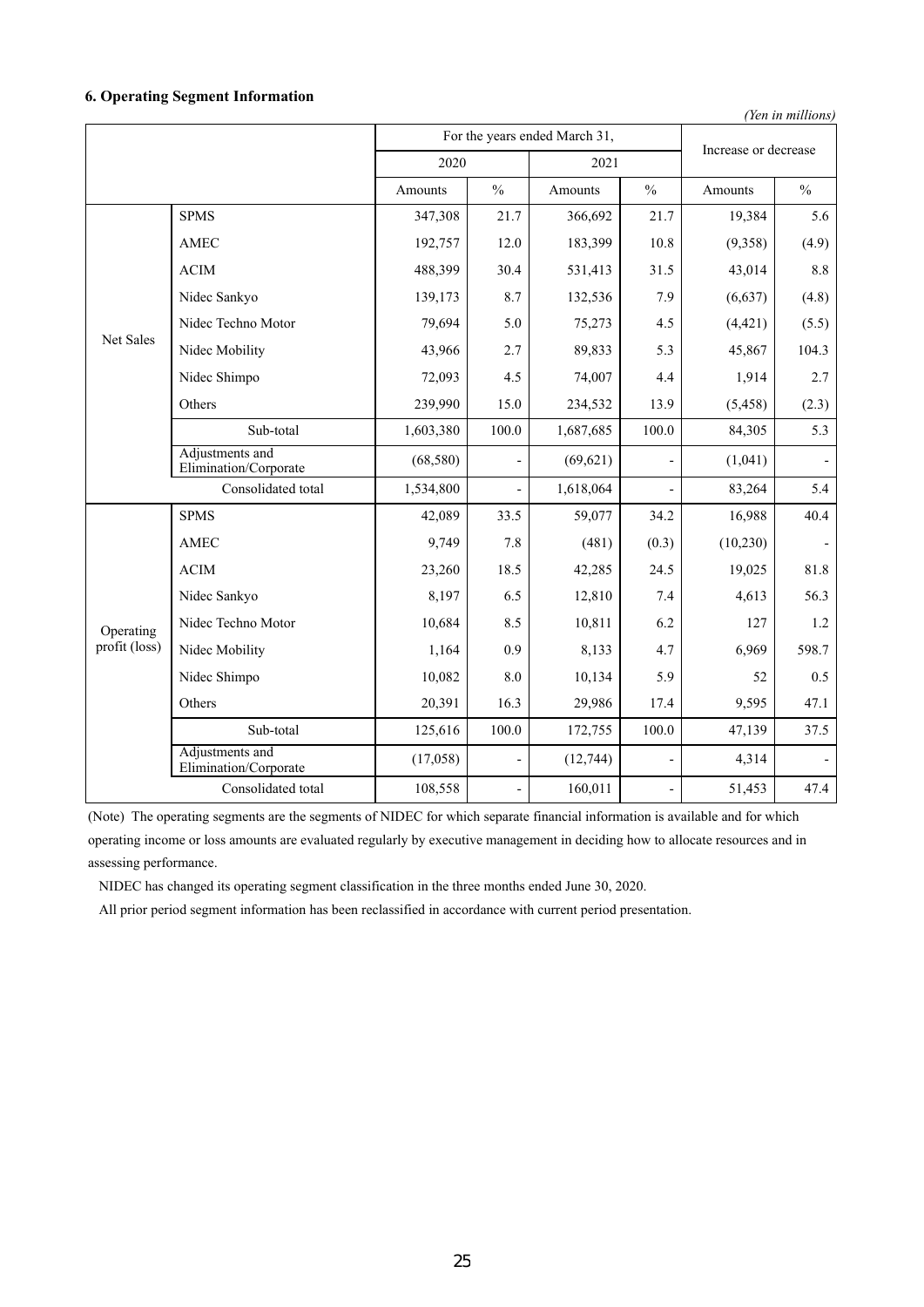## **7. Earnings per share**

The basis for calculating earnings per share attributable to owners of the parent-basic is as follows:

"Earnings per share attributable to owners of the parent - diluted" are not presented because there were no securities with dilutive effect outstanding.

|                                                                                             | For the years ended March 31, |             |
|---------------------------------------------------------------------------------------------|-------------------------------|-------------|
|                                                                                             | 2020                          | 2021        |
| Profit attributable to owners of the parent (Yen in millions)                               | 58,459                        | 121,977     |
| Profit from continuing operations attributable to owners of the parent<br>(Yen in millions) | 74,166                        | 122,205     |
| Loss from discontinued operations attributable to owners of the parent<br>(Yen in millions) | (15,707)                      | (228)       |
| Weighted average shares (Shares)                                                            | 588,314,474                   | 585,733,130 |
| Earnings per share attributable to owners of the parent-basic (Yen)                         | 99.37                         | 208.25      |
| Earnings per share from continuing operations (Yen)                                         | 126.06                        | 208.64      |
| Earnings (loss) per share from discontinued operations (Yen)                                | (26.70)                       | (0.39)      |

(Notes) 1. In the calculation of "Earnings per share attributable to owners of the parent - basic", the Company's shares owned by the BIP Trust and the ESOP Trust are included in treasury stock. Therefore, the number of those shares is deducted from calculating the number of "Weighted average shares".

2. NIDEC implemented a two-for-one common stock split, effective April 1, 2020. Earnings per share was calculated on the assumption that the relevant stock split had been implemented at the beginning of the previous fiscal year ended March 31, 2020.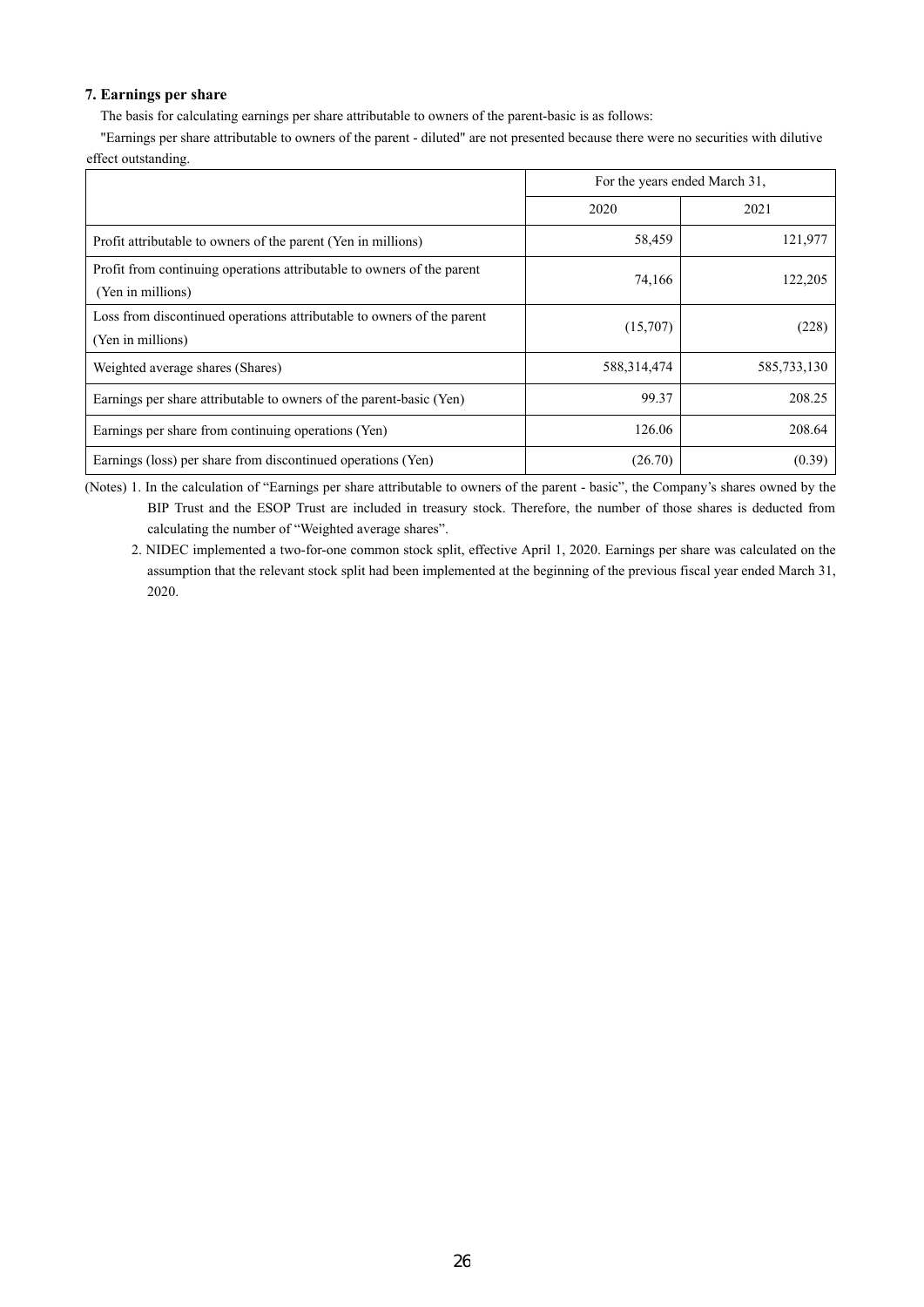# **5. Others**

## **(1) Status of Directors**

- 1. Changes in Directors
- 1) Proposed changes regarding Representative Directors Not applicable.
- 2) Proposed changes regarding other Members of the Board of Directors Not applicable.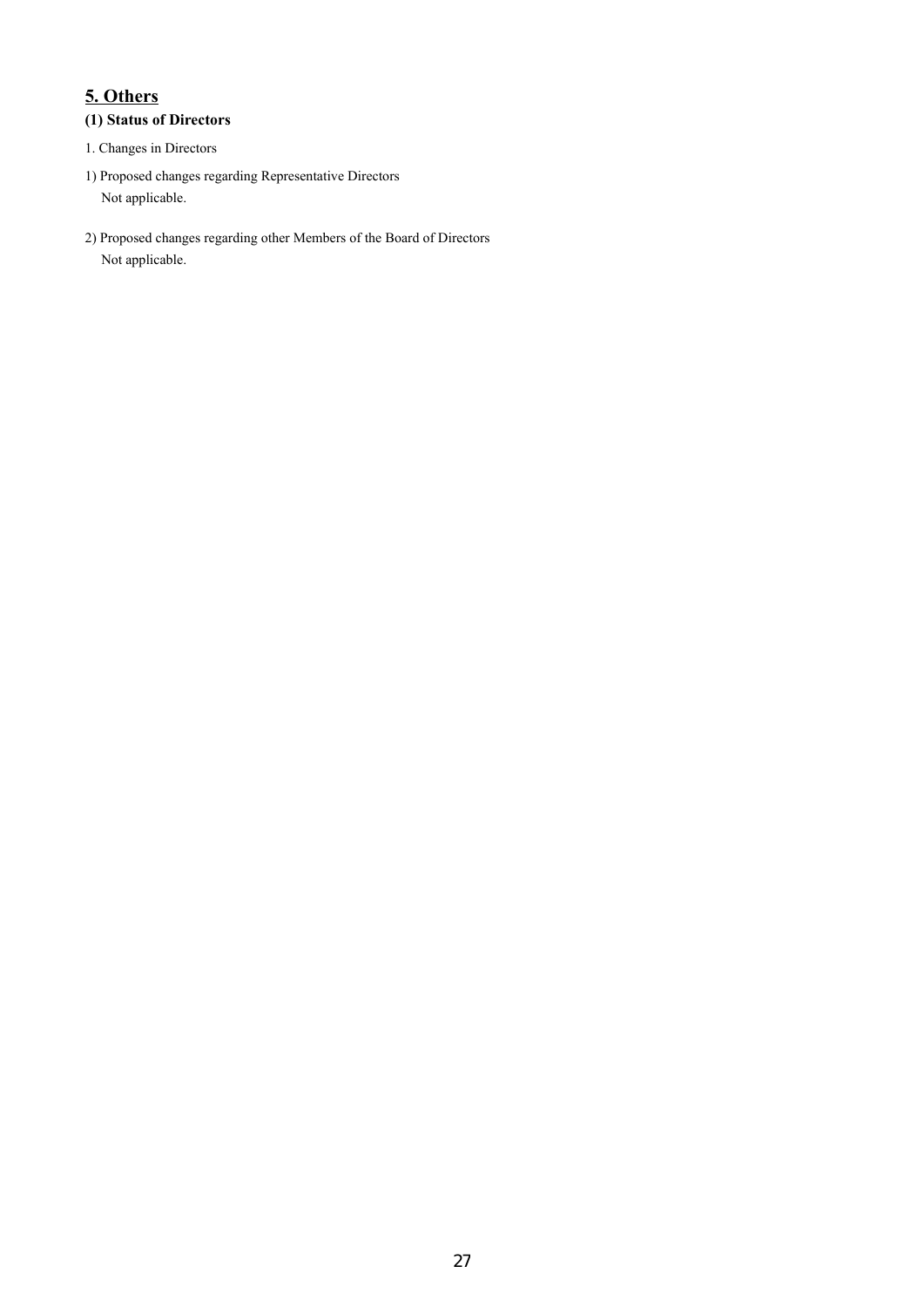## **(2) Condensed Quarterly Consolidated Statements of Income**

## **and Condensed Quarterly Consolidated Statements of Comprehensive Income**

## **For the three months ended March 31, 2020 and 2021**

| Condensed Quarterly Consolidated Statements of Income                           | (Yen in millions)                            |           |  |
|---------------------------------------------------------------------------------|----------------------------------------------|-----------|--|
|                                                                                 | For the three months ended March 31,<br>2020 | 2021      |  |
| Continuing operations                                                           |                                              |           |  |
| Net sales                                                                       | 375,192                                      | 433,073   |  |
| Cost of sales                                                                   | (299, 890)                                   | (333,719) |  |
|                                                                                 |                                              |           |  |
| Gross profit                                                                    | 75,302                                       | 99,354    |  |
| Selling, general and administrative expenses                                    | (39, 752)                                    | (37,240)  |  |
| Research and development expenses                                               | (20, 196)                                    | (17, 638) |  |
| Operating profit                                                                | 15,354                                       | 44,476    |  |
| Financial income                                                                | 1,563                                        | 1,067     |  |
| Financial expenses                                                              | (2,056)                                      | (1, 153)  |  |
| Derivative gain (loss)                                                          | (861)                                        | 2,195     |  |
| Foreign exchange differences                                                    | (1, 456)                                     | (2,557)   |  |
| Share of net profit (loss) from associate accounting using<br>the equity method | (434)                                        | (390)     |  |
| Profit before income taxes                                                      | 12,110                                       | 43,638    |  |
| Income tax expenses                                                             | (6, 594)                                     | (5,313)   |  |
| Profit for the period from continuing operations                                | 5,516                                        | 38,325    |  |
| Discontinued operations                                                         |                                              |           |  |
| Profit (loss) for the period from discontinuing operations                      | 3,424                                        | (96)      |  |
| Profit for the period                                                           | 8,940                                        | 38,229    |  |
| Profit for the period attributable to:                                          |                                              |           |  |
| Owners of the parent                                                            | 9,133                                        | 38,341    |  |
| Non-controlling interests                                                       | (193)                                        | (112)     |  |
| Profit for the period                                                           | 8,940                                        | 38,229    |  |

**Condensed Quarterly Consolidated Statements of Income** *(Yen in millions)*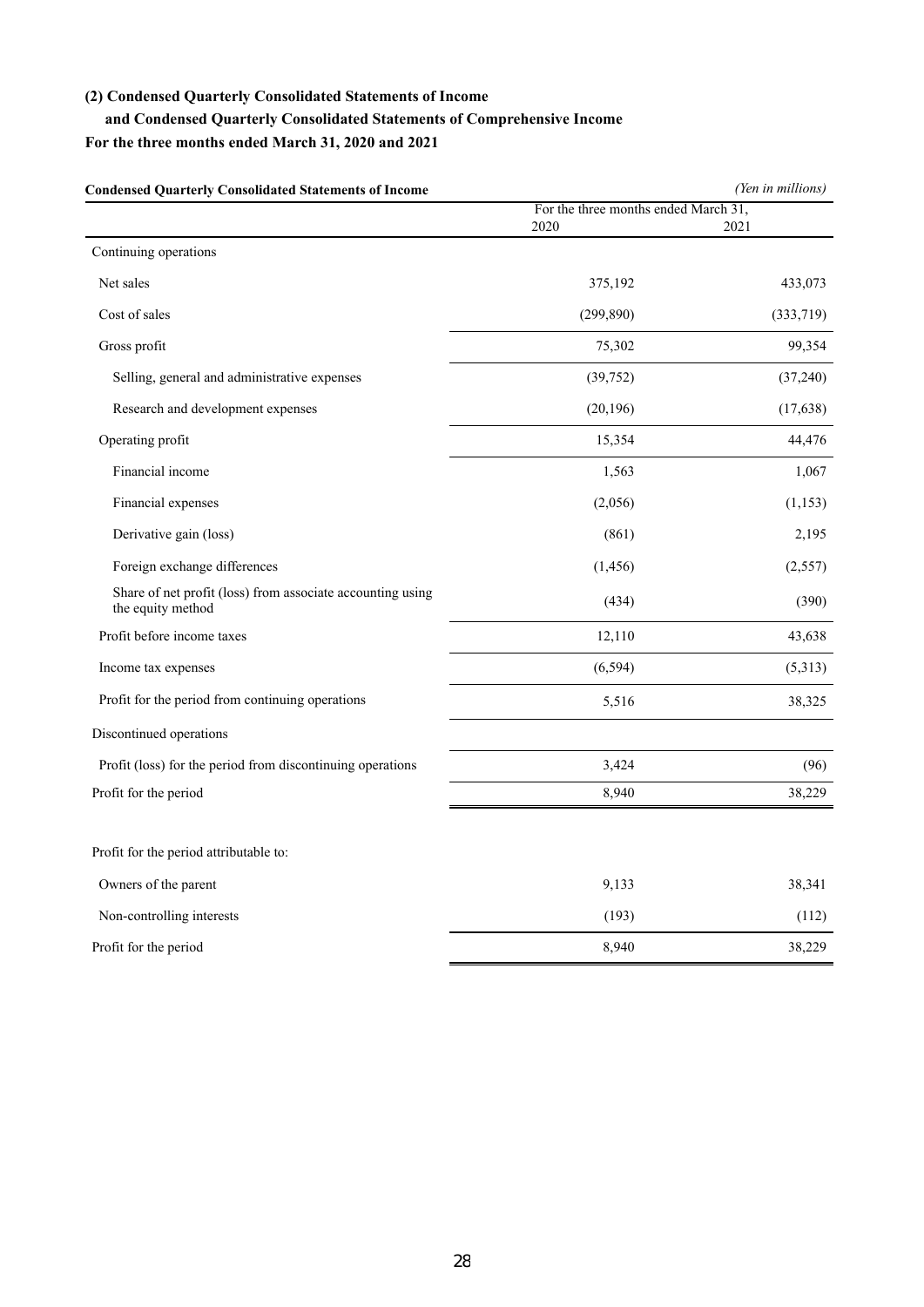## **Condensed Quarterly Consolidated Statements of Comprehensive Income** *(Yen in millions)*

|                                                                       | For the three months ended March 31, |         |  |
|-----------------------------------------------------------------------|--------------------------------------|---------|--|
|                                                                       | 2020                                 | 2021    |  |
| Profit for the period                                                 | 8,940                                | 38,229  |  |
| Other comprehensive income, net of taxation                           |                                      |         |  |
| Items that will not be reclassified to net profit or loss:            |                                      |         |  |
| Remeasurement of defined benefit plans                                | (16)                                 | 870     |  |
| Fair value movements on FVTOCI equity financial assets                | (3, 383)                             | 1,804   |  |
| Items that may be reclassified to net profit or loss:                 |                                      |         |  |
| Foreign currency translation adjustments                              | (29,098)                             | 77,821  |  |
| Effective portion of net changes in fair value of cash flow<br>hedges | (5,152)                              | (181)   |  |
| Fair value movements on FVTOCI debt financial assets                  | (2)                                  | 1       |  |
| Total other comprehensive income for the period, net of<br>taxation   | (37,651)                             | 80,315  |  |
| Comprehensive income for the period                                   | (28, 711)                            | 118,544 |  |
|                                                                       |                                      |         |  |
| Comprehensive income for the period attributable to:                  |                                      |         |  |
| Owners of the parent                                                  | (27,672)                             | 117,978 |  |
| Non-controlling interests                                             | (1,039)                              | 566     |  |
| Comprehensive income for the period                                   | (28,711)                             | 118,544 |  |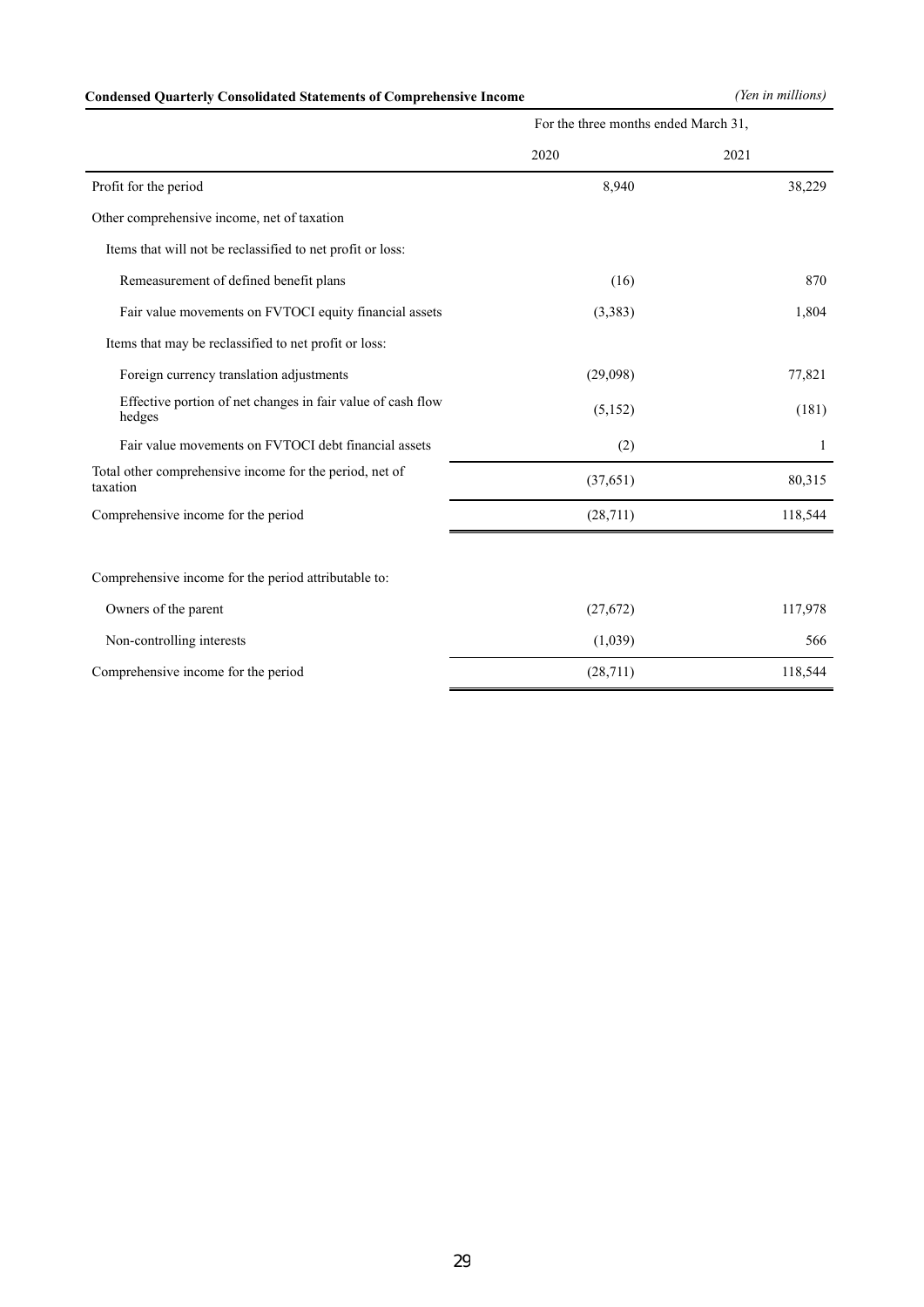## **(3) Quarterly Financial Data for This Fiscal Year**

 *(Yen in millions)*

|                                                |               | For the three months ended |                   |               |  |  |  |  |
|------------------------------------------------|---------------|----------------------------|-------------------|---------------|--|--|--|--|
|                                                | June 30, 2020 | September 30, 2020         | December 31, 2020 | March 31,2021 |  |  |  |  |
| Net sales                                      | 336,876       | 414,918                    | 433,197           | 433,073       |  |  |  |  |
| Operating profit                               | 27,793        | 41,387                     | 46,355            | 44,476        |  |  |  |  |
| Profit before income taxes                     | 27,410        | 38,595                     | 43,335            | 43,638        |  |  |  |  |
| Profit for the period                          | 20,387        | 28,952                     | 35,049            | 38,229        |  |  |  |  |
| Profit attributable to owners<br>of the parent | 20,058        | 28,725                     | 34,853            | 38,341        |  |  |  |  |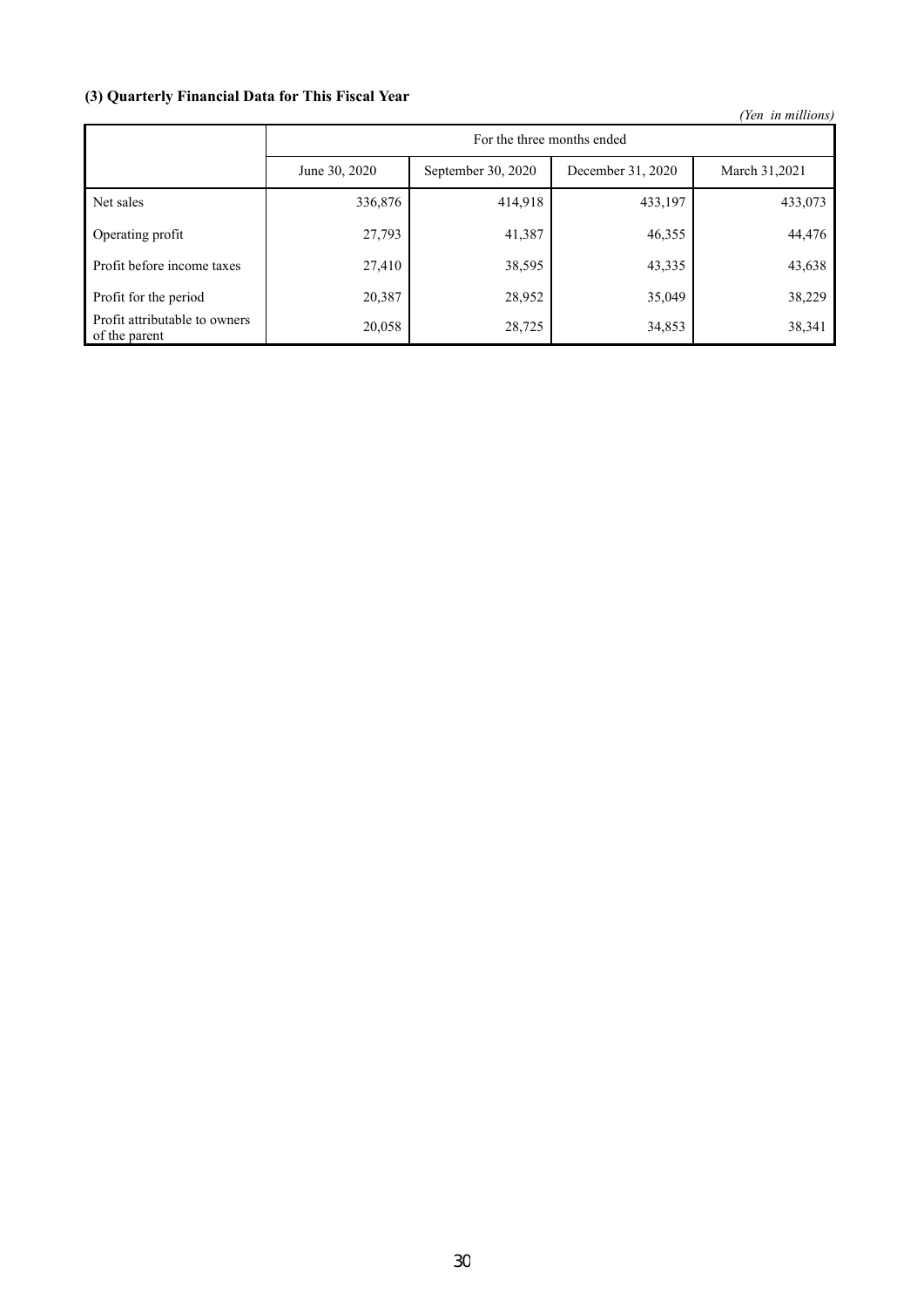## **(4) Information by Product Category**

For the year ended March 31, 2020 *(Yen in millions)*

|                    |                              |                        |                                                        |           |                                         |        |           |                            | <i>ren in munions)</i> |
|--------------------|------------------------------|------------------------|--------------------------------------------------------|-----------|-----------------------------------------|--------|-----------|----------------------------|------------------------|
|                    | Small<br>precision<br>motors | Automotive<br>products | Appliance,<br>commercial<br>and industrial<br>products | Machinery | Electronic and<br>optical<br>components | Others | Total     | Eliminations/<br>Corporate | Consolidated           |
| Net sales:         |                              |                        |                                                        |           |                                         |        |           |                            |                        |
| External sales     | 424,288                      | 333,241                | 562,604                                                | 149,740   | 60,396                                  | 4,531  | 1,534,800 |                            | .534,800               |
| Intersegment       | 4,767                        | 1,225                  | 5,331                                                  | 13,383    | 6,243                                   | 1,760  | 32,709    | (32,709)                   |                        |
| Total              | 429,055                      | 334,466                | 567,935                                                | 163,123   | 66,639                                  | 6,291  | 1,567,509 | (32,709)                   | 534,800                |
| Operating expenses | 383,939                      | 313,270                | 533,995                                                | 141,385   | 63,438                                  | 5,679  | 1,441,706 | (15, 464)                  | ,426,242               |
| Operating profit   | 45,116                       | 21,196                 | 33,940                                                 | 21,738    | 3,201                                   | 612    | 125,803   | (17,245)                   | 108,558                |

## For the year ended March 31, 2021 *(Yen in millions)*

Small precision motors Automotive products Appliance, commercial and industrial products Machinery Electronic and optical components Others Total Eliminations Consolidated Net sales: the contract of the contract of the contract of the contract of the contract of the contract of the contract of the contract of the contract of the contract of the contract of the contract of the contract of the External sales 443,598 358,075 601,611 150,575 60,824 3,381 1,618,064 - 1,618,064 Intersegment 1 3,424 1,440 7,073 11,065 4,340 833 28,175 (28,175) -Total 447,022 359,515 608,684 161,640 65,164 4,214 1,646,239 (28,175) 1,618,064 Operating expenses 380,099 339,989 555,659 135,235 58,849 3,823 1,473,654 (15,601) 1,458,053 Operating profit 66,923 19,526 53,025 26,405 6,315 391 172,585 (12,574) 160,011

## For the three months ended March 31, 2020 *(Yen in millions)*

|                                     | Small<br>precision<br>motors | Automotive<br>products | Appliance,<br>commercial<br>and industrial<br>products | Machinery | Electronic and<br>optical<br>components | Others | Total   | Eliminations/<br>Corporate | Consolidated |
|-------------------------------------|------------------------------|------------------------|--------------------------------------------------------|-----------|-----------------------------------------|--------|---------|----------------------------|--------------|
| Net sales:                          |                              |                        |                                                        |           |                                         |        |         |                            |              |
| External sales                      | 89,356                       | 90,220                 | 145,024                                                | 34,527    | 14,996                                  | 1,069  | 375,192 |                            | 375,192      |
| Intersegment                        | 294                          | 366                    | 1,157                                                  | 3,261     | 1,497                                   | 352    | 6,927   | (6,927)                    |              |
| Total                               | 89,650                       | 90,586                 | 146,181                                                | 37,788    | 16,493                                  | 1,421  | 382,119 | (6,927)                    | 375,192      |
| Operating expenses                  | 85,071                       | 87,308                 | 139,379                                                | 33,261    | 16,637                                  | 1,319  | 362,975 | (3, 137)                   | 359,838      |
| Operating profit<br>$(\text{loss})$ | 4,579                        | 3,278                  | 6,802                                                  | 4,527     | (144)                                   | 102    | 19,144  | (3,790)                    | 15,354       |

## For the three months ended March 31, 2021 *(Yen in millions)*

|                    | Small<br>precision<br>motors | Automotive<br>products | Appliance,<br>commercial<br>and industrial<br>products | Machinery | Electronic and<br>optical<br>components | Others | Total   | Eliminations/<br>Corporate | Consolidated |
|--------------------|------------------------------|------------------------|--------------------------------------------------------|-----------|-----------------------------------------|--------|---------|----------------------------|--------------|
| Net sales:         |                              |                        |                                                        |           |                                         |        |         |                            |              |
| External sales     | 103,646                      | 102,067                | 172,312                                                | 39,059    | 15,143                                  | 846    | 433,073 |                            | 433,073      |
| Intersegment       | 990                          | 497                    | 2,031                                                  | 4,127     | 1,313                                   | 202    | 9,160   | (9,160)                    |              |
| Total              | 104,636                      | 102,564                | 174,343                                                | 43,186    | 16,456                                  | 1.048  | 442,233 | (9,160)                    | 433,073      |
| Operating expenses | 88,933                       | 95,112                 | 157,538                                                | 36,474    | 15,127                                  | 895    | 394,079 | (5, 482)                   | 388,597      |
| Operating profit   | 15,703                       | 7,452                  | 16,805                                                 | 6.712     | 1.329                                   | 153    | 48,154  | (3,678)                    | 44,476       |

(Notes) 1. Product categories are classified based on similarities in product type, product attributes, and production and sales methods.

- 2. Major products of each product category:
	- (1) Small precision motors: Spindle motors for HDDs, brushless motors, fan motors, vibration motors, brush motors and motor applications, etc.
	- (2) Automotive products: Automotive motors and components.
	- (3) Appliance, commercial and industrial products: Home appliance, commercial and industrial motors and related products.
	- (4) Machinery: Industrial robots, card readers, test systems, press machines and power transmission drives, etc.

(5) Electronic and optical components: Switches, trimmer potentiometers, lens units and camera shutters, etc.

(6) Others: Services, etc.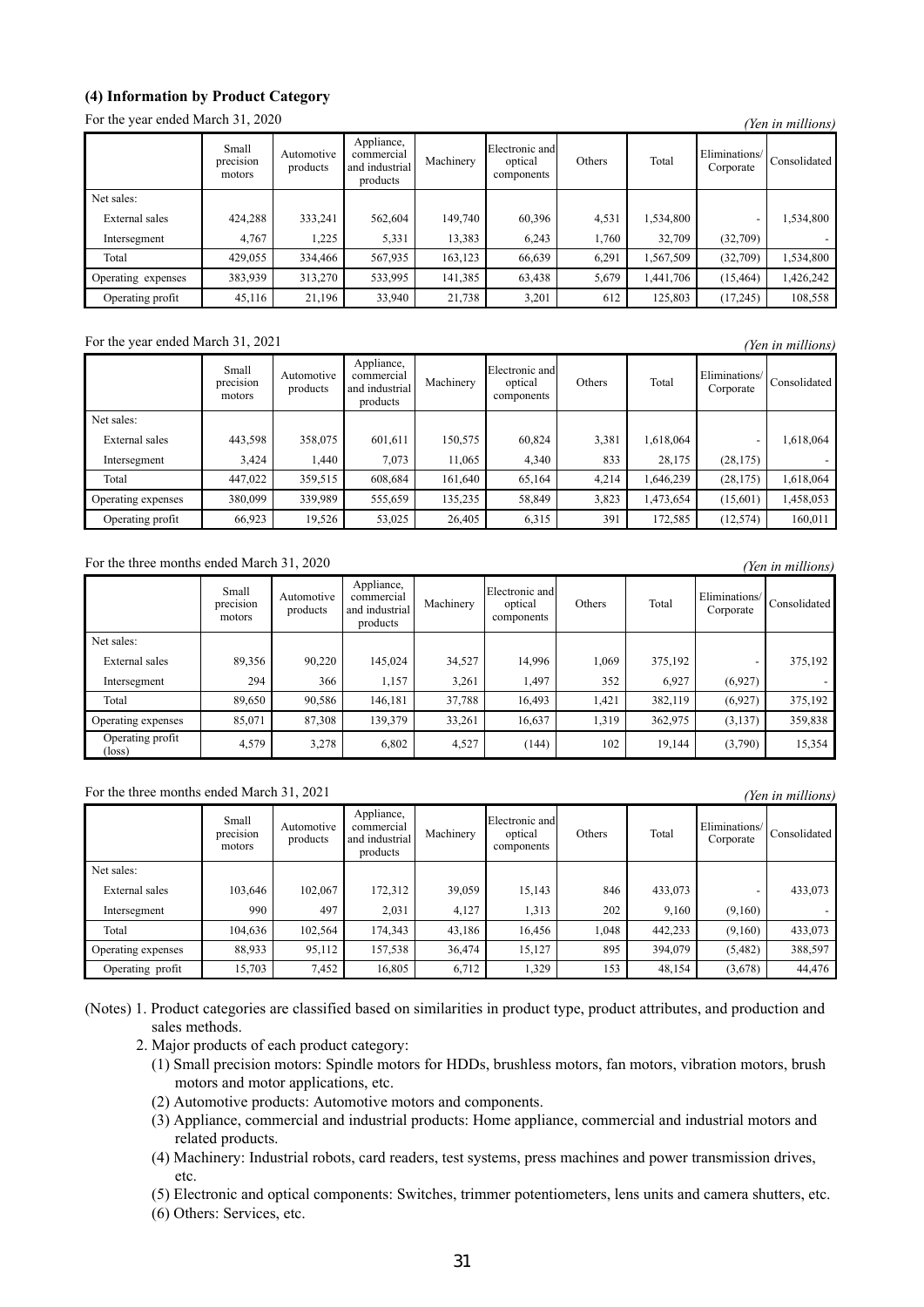## **(5) Sales by Geographic Segment**

|           |                                      |               |                                      |       |                      | (Yen in millions) |
|-----------|--------------------------------------|---------------|--------------------------------------|-------|----------------------|-------------------|
|           | For the year ended<br>March 31, 2020 |               | For the year ended<br>March 31, 2021 |       | Increase or decrease |                   |
|           | Amounts                              | $\frac{0}{0}$ | Amounts                              | $\%$  | Amounts              | $\frac{0}{0}$     |
| Japan     | 279,264                              | 18.2          | 268,991                              | 16.6  | (10,273)             | (3.7)             |
| U.S.A.    | 308,460                              | 20.1          | 333,406                              | 20.6  | 24,946               | 8.1               |
| Singapore | 37,333                               | 2.4           | 26,826                               | 1.7   | (10,507)             | (28.1)            |
| Thailand  | 126,507                              | 8.3           | 128,317                              | 7.9   | 1,810                | 1.4               |
| Germany   | 118,324                              | 7.7           | 102,306                              | 6.3   | (16,018)             | (13.5)            |
| China     | 334,667                              | 21.8          | 428,909                              | 26.5  | 94,242               | 28.2              |
| Others    | 330,245                              | 21.5          | 329,309                              | 20.4  | (936)                | (0.3)             |
| Total     | 1,534,800                            | 100.0         | 1,618,064                            | 100.0 | 83,264               | 5.4               |

*(Yen in millions)*

|           | For the three months ended<br>March 31, 2020 |               | For the three months ended<br>March 31, 2021 |               | Increase or decrease |               |
|-----------|----------------------------------------------|---------------|----------------------------------------------|---------------|----------------------|---------------|
|           | Amounts                                      | $\frac{0}{0}$ | Amounts                                      | $\frac{0}{0}$ | Amounts              | $\frac{0}{0}$ |
| Japan     | 70,924                                       | 18.9          | 75,195                                       | 17.4          | 4,271                | 6.0           |
| U.S.A.    | 87,544                                       | 23.3          | 96,881                                       | 22.4          | 9,337                | 10.7          |
| Singapore | 10,262                                       | 2.7           | 3,507                                        | 0.8           | (6,755)              | (65.8)        |
| Thailand  | 35,580                                       | 9.5           | 27,191                                       | 6.3           | (8,389)              | (23.6)        |
| Germany   | 26,871                                       | 7.2           | 29,940                                       | 6.9           | 3,069                | 11.4          |
| China     | 57,807                                       | 15.4          | 108,301                                      | 25.0          | 50,494               | 87.3          |
| Others    | 86,204                                       | 23.0          | 92,058                                       | 21.2          | 5,854                | 6.8           |
| Total     | 375,192                                      | 100.0         | 433,073                                      | 100.0         | 57,881               | 15.4          |

(Note) The sales are classified by domicile of the seller, and the figures exclude intra-segment transactions.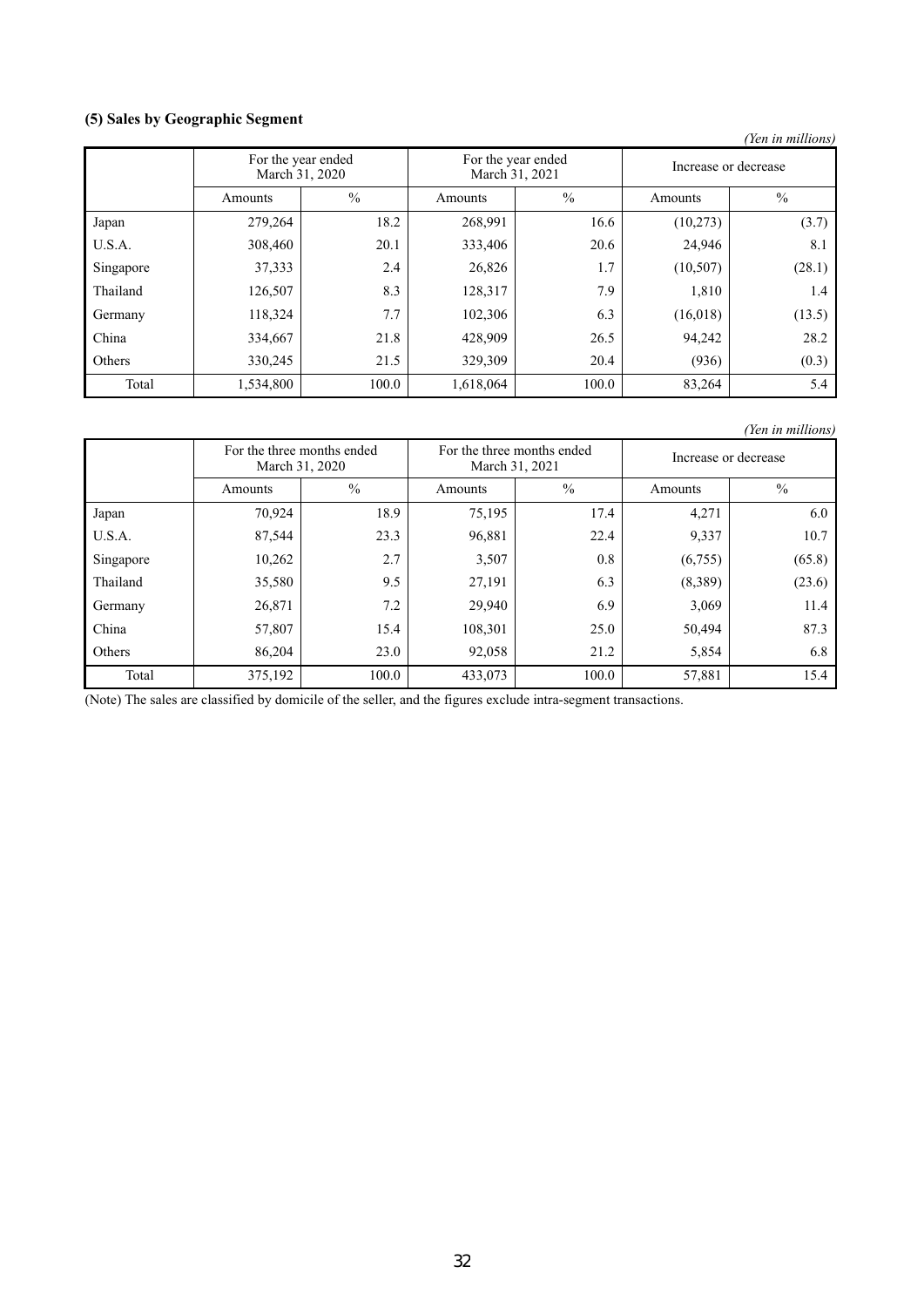## **(6) Sales by Region**

*(Yen in millions)*

|                | For the year ended<br>March 31, 2020 |               | March 31, 2021 | For the year ended | Increase or decrease |               |
|----------------|--------------------------------------|---------------|----------------|--------------------|----------------------|---------------|
|                | Amounts                              | $\frac{0}{0}$ | Amounts        | $\frac{0}{0}$      | Amounts              | $\frac{0}{0}$ |
| North America  | 341,961                              | 22.3          | 355,902        | 22.0               | 13,941               | 4.1           |
| Asia           | 689,196                              | 44.9          | 771,789        | 47.7               | 82,593               | 12.0          |
| Europe         | 264,073                              | 17.2          | 260,428        | 16.1               | (3,645)              | (1.4)         |
| Others         | 42,470                               | 2.8           | 42,654         | 2.6                | 184                  | 0.4           |
| Overseas total | 1,337,700                            | 87.2          | 1,430,773      | 88.4               | 93,073               | 7.0           |
| Japan          | 197,100                              | 12.8          | 187,291        | 11.6               | (9,809)              | (5.0)         |
| Total          | 1,534,800                            | 100.0         | 1,618,064      | 100.0              | 83,264               | 5.4           |

*(Yen in millions)*

|                | For the three months ended<br>March 31, 2020 |               | For the three months ended<br>March 31, 2021 |               | Increase or decrease |               |
|----------------|----------------------------------------------|---------------|----------------------------------------------|---------------|----------------------|---------------|
|                | Amounts                                      | $\frac{0}{0}$ | Amounts                                      | $\frac{0}{0}$ | Amounts              | $\frac{0}{0}$ |
| North America  | 94,073                                       | 25.1          | 102,270                                      | 23.6          | 8,197                | 8.7           |
| Asia           | 151,880                                      | 40.5          | 192,099                                      | 44.4          | 40,219               | 26.5          |
| Europe         | 67,243                                       | 17.9          | 75,165                                       | 17.3          | 7,922                | 11.8          |
| Others         | 11,678                                       | 3.1           | 13,011                                       | 3.0           | 1,333                | 11.4          |
| Overseas total | 324,874                                      | 86.6          | 382,545                                      | 88.3          | 57,671               | 17.8          |
| Japan          | 50,318                                       | 13.4          | 50,528                                       | 11.7          | 210                  | 0.4           |
| Total          | 375,192                                      | 100.0         | 433,073                                      | 100.0         | 57,881               | 15.4          |

(Note) The sales are classified by domicile of the buyer, and the figures exclude intra-segment transactions.